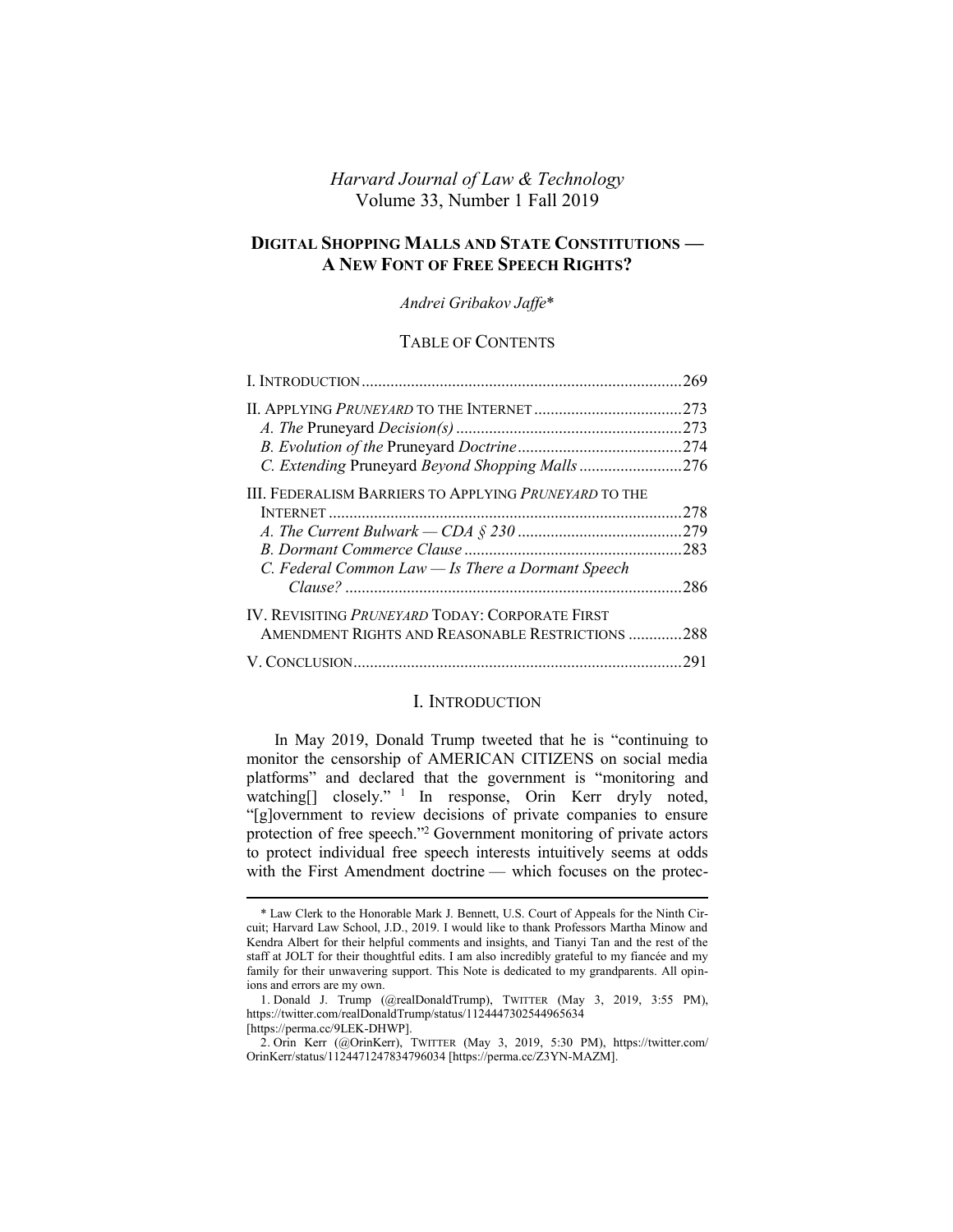tion of free speech *from* government actors.<sup>3</sup> This conception stems from the state action doctrine — the Constitution only protects individuals from *government* action, and not actions taken by private actors. While this doctrine has been consistently and roundly criticized, 4 it remains a fixed bright-line rule in our constitutional jurisprudence today. 5

In 2019, the Supreme Court reaffirmed the vitality of the state action doctrine in *Manhattan Community Access*. <sup>6</sup> The Court was asked to consider whether providing public access channels on a privately owned cable network transformed a private nonprofit into a state actor.<sup>7</sup> The Court found that operating public access channels on cable was not a "traditional, exclusive public function" and "a private entity who provides a forum for speech is not transformed by that fact alone into a state actor." <sup>8</sup> Therefore, the private nonprofit was "not subject to First Amendment constraints on how it exercises its editorial discretion with respect to the public access channels." <sup>9</sup> The full meaning of *Manhattan Community Access* will be debated in lower courts and academic circles for several years.<sup>10</sup> For now, the decision reinforces the argument that social media platforms (private actors) are not subject to First Amendment restrictions when they delete posts or ban individuals for violating their policies.<sup>11</sup> In fact, under the modern conception of free speech rights, <sup>12</sup> social media platforms could argue

<sup>3.</sup> *See* Nat'l Inst. of Family and Life Advocates v. Becerra, 138 S. Ct. 2361, 2371 (2018) (highlighting "the fundamental principle that *governments* have 'no power to restrict expression because of its message, its ideas, its subject matter, or its content'") (emphasis added) (citation omitted).

<sup>4.</sup> *See generally* Erwin Chemerinsky, *Rethinking State Action*, 80 NW. U. L. REV. 503 (1985).

<sup>5.</sup> *See, e.g.*, Louis M. Seidman, *State Action and the Constitution's Middle Band*, 117 MICH. L. REV. 1, 4–8 (2018) (discussing the state action doctrine and its application in recent Supreme Court cases).

<sup>6.</sup> Manhattan Cmty. Access Corp. v. Halleck, 139 S. Ct. 1921 (2019).

<sup>7.</sup> *Id.* at 1926. New York state law required Time Warner to provide public access to some channels on its cable system. *Id.* at 1937. New York City designated Manhattan Neighborhood Network, a private nonprofit, to operate these channels. *Id.* at 1927.

<sup>8.</sup> *Id.* at 1930.

<sup>9.</sup> *Id.* at 1933.

<sup>10.</sup> The media characterized this as a win for social media platforms. *See* Mike Masnik, *Supreme Court Signals Loud And Clear That Social Media Sites Are Not Public Forums That Have To Allow All Speech*, TECHDIRT (June 18, 2019) https://www.techdirt.com/ articles/20190617/16001942415/supreme-court-signals-loud-clear-that-social-media-sitesare-not-public-forums-that-have-to-allow-all-speech.shtml [https://perma.cc/WU8W-PCUW]. But, as of November 2019, no articles or lower court decisions have explicitly found that *Halleck*'s holding applies to the Internet.

<sup>11.</sup> Prior to *Manhattan Cmty. Access*, this point was contested in academic circles, *see infra* note[s 14](#page-2-0)–[15.](#page-2-1) The impact of the case remains to be seen.

<sup>12.</sup> *See infra* Part [IV.](#page-19-0)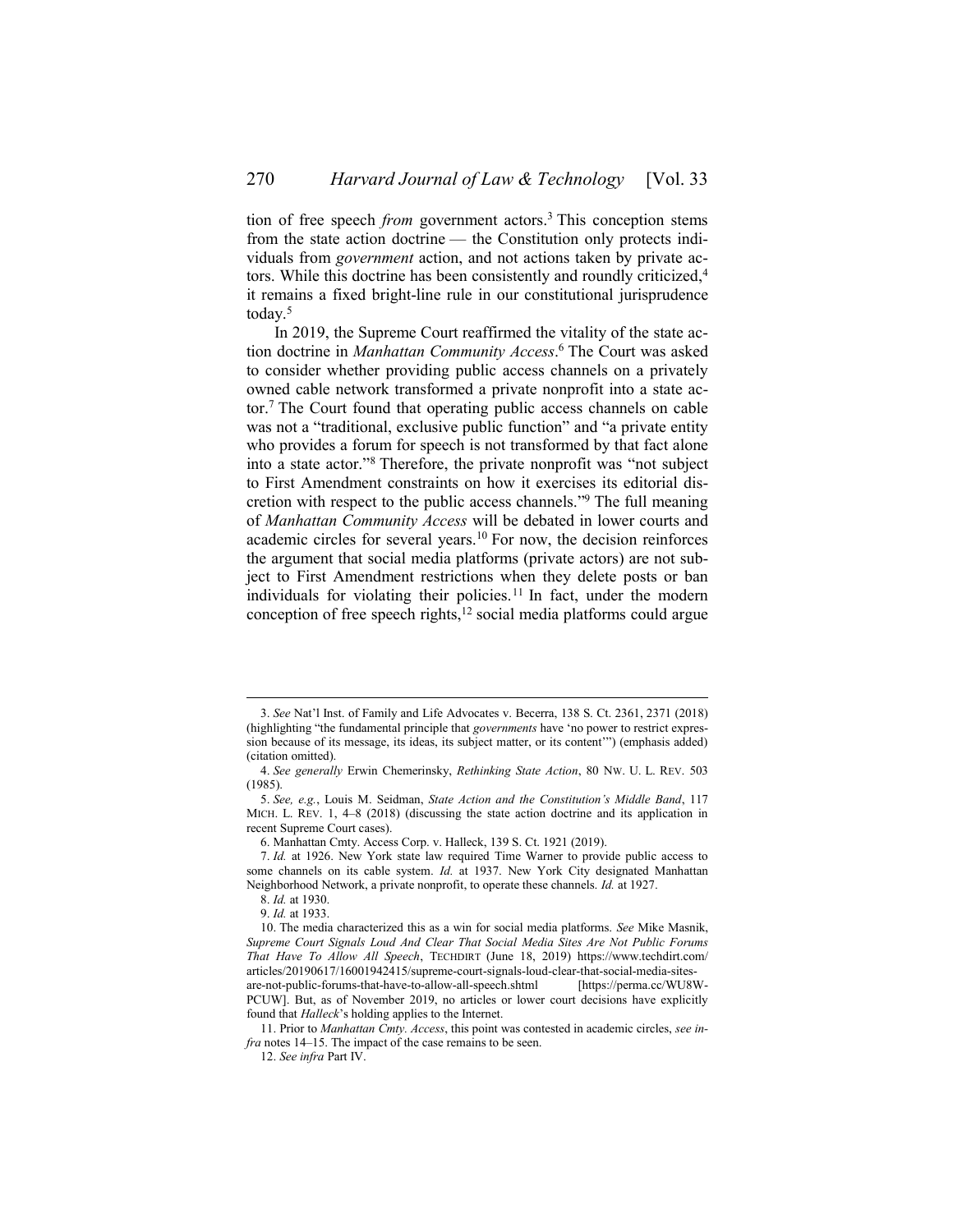that this type of tweet by the President restricts *their* First Amendment rights by creating a "chilling effect" on their editorial choices.<sup>13</sup>

<span id="page-2-2"></span><span id="page-2-1"></span><span id="page-2-0"></span>The debate today between scholars, advocates, and others around social media platforms revolves around several contested legal issues and norms. One major axis of debate centers on whether social media platforms are in fact private actors. Some scholars are firmly convinced that social media platforms are private actors and so not subject to the First Amendment,<sup>14</sup> while others have attempted to push the boundaries of the state action doctrine to include online social media platforms. <sup>15</sup> A second axis of debate focuses on existing content moderation policies and whether private regulation is a good substitute for the First Amendment and government regulation.<sup>16</sup> Lastly, the Communications Decency Act ("CDA"), a federal statute, is another ingredient in the current debate on Internet policy and regulation. CDA  $\S 230^{17}$  immunizes providers of interactive computer services, such as social media platforms, from liability for third-party content. This federal law has been the cornerstone of Internet policy and regulation since 1996, but its viability has come under increasing scrutiny

<sup>13.</sup> *See* Frank Lomonte & Linda Norbut, *"Failing New York Times" v. Trump: Is There a First Amendment Claim for Official Condemnation by Tweet?*, 33 COMMS. LAWYER 1, 1, 21–26 (2018). *See also infra* Part [IV.](#page-19-0)

<sup>14.</sup> *See, e.g.*, Noah Feldman, *Are You Sure You Want a Right to Trump's Twitter Account?*, N.Y. TIMES (June 6, 2018), https://www.nytimes.com/2018/06/05/opinion/firstamendment-trump-twitter.html [https://perma.cc/WZB3-HDDJ]; Eric Goldman, *Of Course the First Amendment Protects Google and Facebook (And It's Not a Close Question)*, KNIGHT FIRST AMEND. INST. (Feb. 26, 2018), https://knightcolumbia.org/content/coursefirst-amendment-protects-google-and-facebook-and-its-not-close-question

<sup>[</sup>https://perma.cc/TE5D-ZJDS]; Alan Rozenshtein, *No, Facebook and Google are Not State Actors*, LAWFARE (Nov. 12, 2019, 8:30 AM) https://www.lawfareblog.com/no-facebookand-google-are-not-state-actors [https://perma.cc/3J7A-M9HY].

<sup>15.</sup> *See, e.g.*, Jonathan Peters, *The "Sovereigns of Cyberspace" and State Action: The First Amendment's Application — Or Lack Thereof — to Third-Party Platforms*, 32 BERKELEY TECH. L.J. 990, 1023 (2017); Heather Whitney, *Search Engines, Social Media, and the Editorial Analogy*, KNIGHT FIRST AMEND. INST. (Feb. 23, 2018), https://knightcolumbia.org/content/search-engines-social-media-and-editorial-analogy

<sup>[</sup>https://perma.cc/PJT2-VGXL]; Jed Rubenfeld, *Are Facebook and Google State Actors?*, LAWFARE (Nov. 04, 2019, 8:20 AM) https://www.lawfareblog.com/are-facebook-andgoogle-state-actors [https://perma.cc/V7UF-FETU].

<sup>16.</sup> *See* Kate Klonick, *The New Governors: The People, Rules, and Processes Governing Online Speech*, 131 HARV. L. REV. 1598 (2018); DAPHNE KELLER, INTERNET PLATFORMS: OBSERVATIONS ON SPEECH, DANGER, AND MONEY 21–28, (Hoover Institution Aegis Series Paper No. 1807, June 13, 2018), https://www.hoover.org/sites/default/files/research/docs/ keller\_webreadypdf\_final.pdf [https://perma.cc/62YG-PJRS]; *see also* Mark Zuckerberg, *The Internet Needs New Rules. Let's Start in These Four Areas.*, WASH. POST (Mar. 30, 2019, 3:00 PM), https://www.washingtonpost.com/opinions/mark-zuckerberg-the-internetneeds-new-rules-lets-start-in-these-four-areas [https://perma.cc/Y8ZF-KLC8]; Evelyn Douek, *Breaking Up Facebook Won't Fix Its Speech Problems*, SLATE (May 10, 2019, 10:26 AM), https://slate.com/technology/2019/05/chris-hughes-facebook-antitrust-speech. html [https://perma.cc/M2GV-Q5WA].

<sup>17.</sup> 47 U.S.C. § 230 (2012).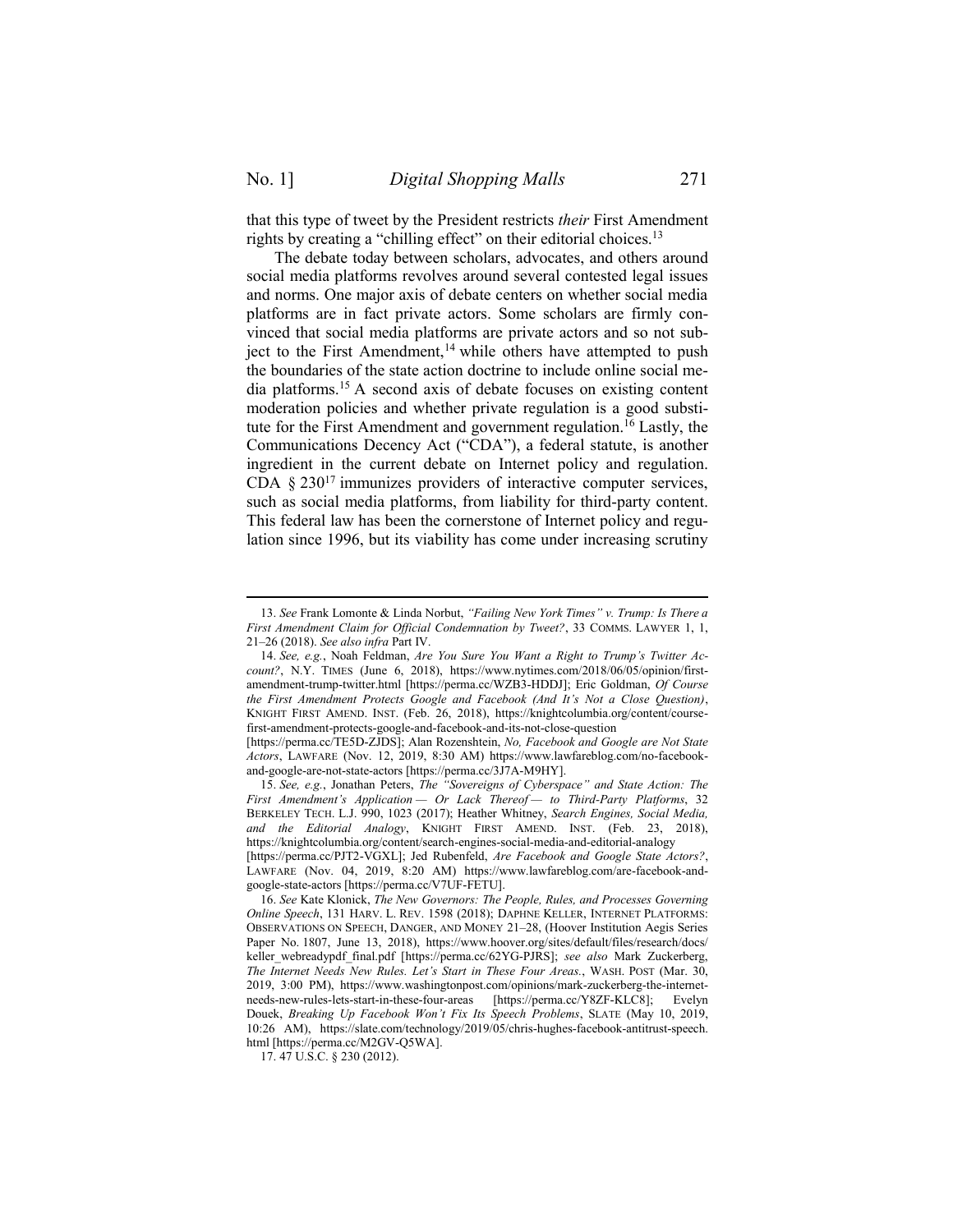<span id="page-3-0"></span>in the last several years.<sup>18</sup> Importantly, the debate today around the Internet, free speech, and the right regulatory framework (if any) solely revolves around the Federal Constitution and a nationwide policy. Should it?

States, conceivably a co-equal partner in the structure of American government, have begun to take notice of the national debate and attempted to respond. In 2019, legislators in California and Texas introduced bills relating to online speech and social media platforms.<sup>19</sup> As the attempts of social media platforms to regulate content continue to make news, <sup>20</sup> the likelihood that states will ask whether they have a role in the current debate increases. This would not be the first time that states regulate what initially appeared to be a solely national issue in the absence of congressional action.<sup>21</sup>

This Note eschews the focus on federal rights and nationwide policy. Instead, the Note looks to state constitutions as the potential source of free speech rights online and considers the states' ability to avoid the limitations of the federal state action doctrine. Specifically, this Note revisits *Pruneyard Shopping Center v. Robins*, <sup>22</sup> which affirmed that states could extend greater free speech protections under state constitutions than the Federal Constitution would otherwise mandate.<sup>23</sup> Part II builds out the legal argument through a discussion

<sup>18.</sup> *See, e.g.*, Danielle Citron & Benjamin Wittes, *The Internet Will Not Break: Denying Bad Samaritans § 230 Immunity*, 86 FORDHAM L. REV. 401, 404 (2017) (arguing that "Section 230 is overdue for a rethinking"). *But see* Joshua Geltzer, *The President and Congress Are Thinking of Changing This Important Internet Law*, SLATE (Feb. 25 2019, 3:40 PM), https://slate.com/technology/2019/02/cda-section-230-trump-congress.html [https://perma.cc/59RK-Q3FQ].

<sup>19.</sup> Assemb. B. 1316, 2019–20 Leg., Reg. Sess. (Cal. 2019) (prohibiting social media platforms from censoring online content based on viewpoint, with limited exceptions); S.B. 2373, 86th Leg., Reg. Sess. (Tex. 2019) (providing a private right of action against social media platforms that discriminate based on viewpoint).

<sup>20.</sup> *See, e.g.*, Allyson Chiu, *Facebook Wouldn't Delete an Altered Video of Nancy Pelosi. What About One Of Mark Zuckerberg?*, WASH. POST (June 6, 2019, 6:23 AM), https://www.washingtonpost.com/nation/2019/06/12/mark-zuckerberg-deepfake-facebookinstagram-nancy-pelosi [https://perma.cc/FRP9-7AFP]; Eli Rosenberg, *A Right-Wing Youtuber Hurled Racist, Homophobic Taunts at a Gay Reporter. The Company Did Nothing.*, WASH. POST (June 5, 2019, 3:57 PM), https://www.washingtonpost.com/technology/ 2019/06/05/right-wing-youtuber-hurled-racist-homophobic-taunts-gay-reporter-companydid-nothing [https://perma.cc/MG26-S5CV]. *See also* Sam Wolfson, *Facebook Labels Declaration of Independence as 'Hate Speech'*, THE GUARDIAN (July 5, 2018, 1:10 PM), https://www.theguardian.com/world/2018/jul/05/facebook-declaration-of-independencehate-speech [https://perma.cc/B4S3-38TK].

<sup>21.</sup> For example, states have taken the lead on climate action and privacy/data security when Congress has refused to act. *See, e.g.*, California Global Warming Solutions Act of 2006, CAL. HEALTH & SAFETY CODE §§ 38500–38599 (West 2018); California Consumer Privacy Act , CAL. CIV. CODE §§ 1798.100–1798.198 (West 2019); California "Shine the Light" Law, CAL. CIV. CODE §§ 1798.83–84; *see also* Illinois Biometric Information Privacy Act, 740 ILL. COMP. STAT. 14/1, 14/5 (2008).

<sup>22.</sup> Pruneyard Shopping Ctr. v. Robins, 447 U.S. 74 (1980).

<sup>23.</sup> This has been attempted several times recently in a number of federal and state cases in California. *See infra* Part [III.](#page-9-0)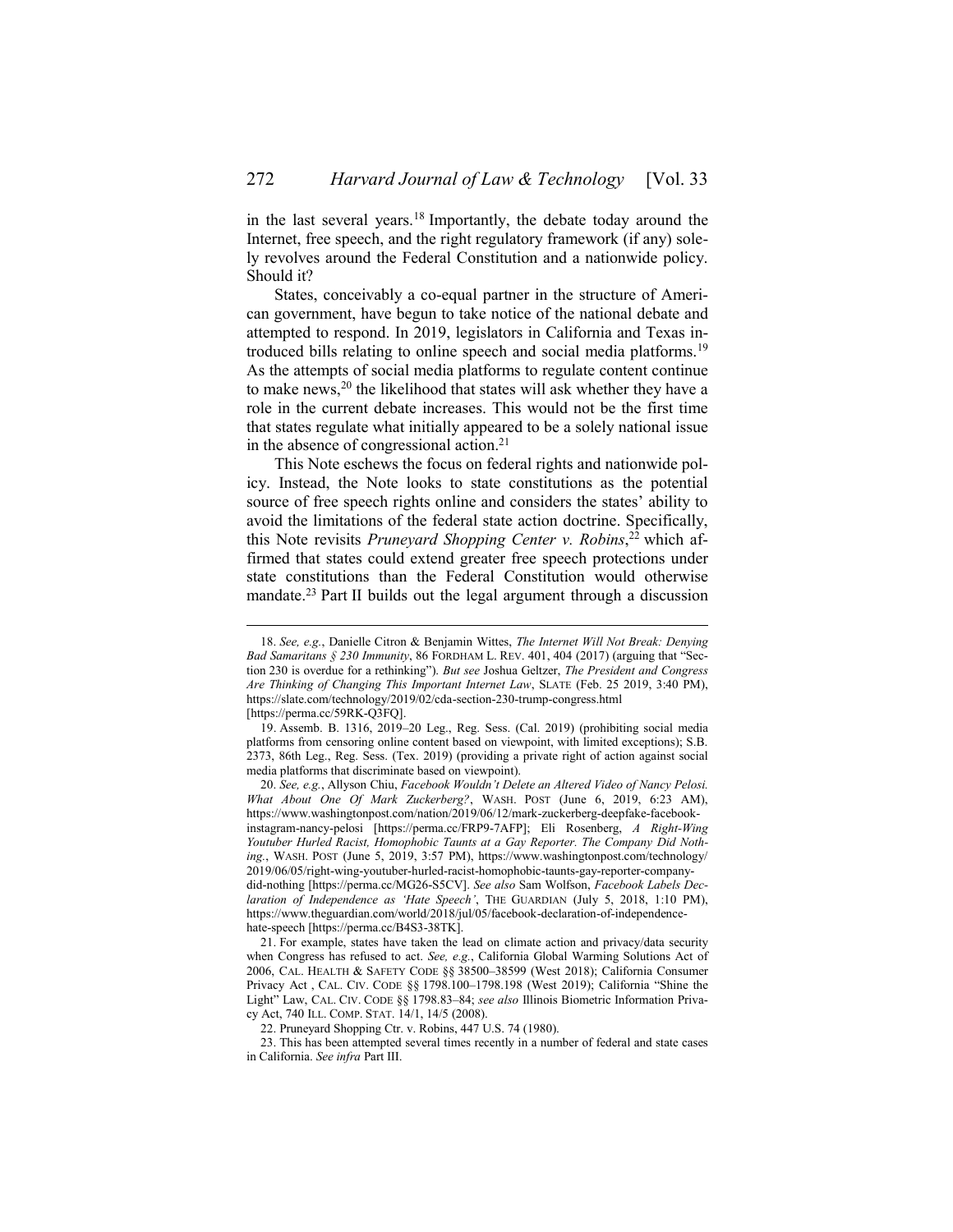of *Pruneyard* and how California courts have approached its holding since the original 1979 state supreme court decision. Part III considers federalism issues and the likely challenges to extending these rights online. Part IV revisits *Pruneyard* and its underlying assumptions and considers how a court may balance these interests in the modern First Amendment framework. Part V concludes.

#### <span id="page-4-0"></span>II. APPLYING PRUNEYARD TO THE INTERNET

#### *A. The Pruneyard Decision(s)*

<span id="page-4-1"></span>On a Saturday afternoon<sup>24</sup> in the late 1970s, a group of high school students set up a table within the Pruneyard shopping center in Campbell, California to solicit signatures.<sup>25</sup> The students planned to collect signatures for a petition opposing UN Resolution 3379 (declaring that "Zionism is a form of racism and racial discrimination") <sup>26</sup> but were soon stopped by a security guard.<sup>27</sup> The guard notified the students that because they lacked permission to solicit, they would have to move to the public sidewalk area.<sup>28</sup> The mall had a general policy of prohibiting "any tenant or visitor [from] engag[ing] in publicly expressive activity, including the circulating of petitions, that is not directly related to the commercial purposes."<sup>29</sup> The students complied and subsequently brought suit to enjoin the shopping center from denying access; the trial court rejected the suit, and the state court of appeal affirmed the trial court decision.<sup>30</sup>

In a 4-3 decision, the California Supreme Court reversed and held that the California Constitution protects free speech and petition rights "when reasonably exercised" in privately owned shopping malls.<sup>31</sup> The opinion does not mention the state action doctrine once. But the public nature of shopping centers where the public is invited and their ability to "provide an essential and invaluable forum for exercising

<sup>24.</sup> *See Pruneyard*, 447 U.S. at 77; Robins v. Pruneyard Shopping Ctr., 592 P.2d 341, 342 (Cal. 1979), *aff'd*, 447 U.S. 74 (1980). Neither the California Supreme Court nor the United States Supreme Court note in their decisions what year this took place. The UN Resolution was passed in 1975, and the arguments before the California Supreme Court took place in 1979 — providing a four-year window of time this could have occurred in. 25. *See Pruneyard*, 447 U.S. at 77*.*

<sup>26.</sup> *See* G.A. Res. 3379 (XXX), at 83 (Nov. 10, 1975)**.**

<sup>27.</sup> *Robins*, 592 P.2d at 342.

<sup>28.</sup> *Id.*

<sup>29.</sup> *Id.*

<sup>30.</sup> *Id.*

<sup>31.</sup> *Id.* at 347. In reaching this holding, the court first had to determine whether *Lloyd v. Tanner*, a factually similar case decided by the United States Supreme Court, established a federal property right "immune from regulation" (and if it therefore created preemption issues). *Id.* at 344. The court held it did not. *Id.*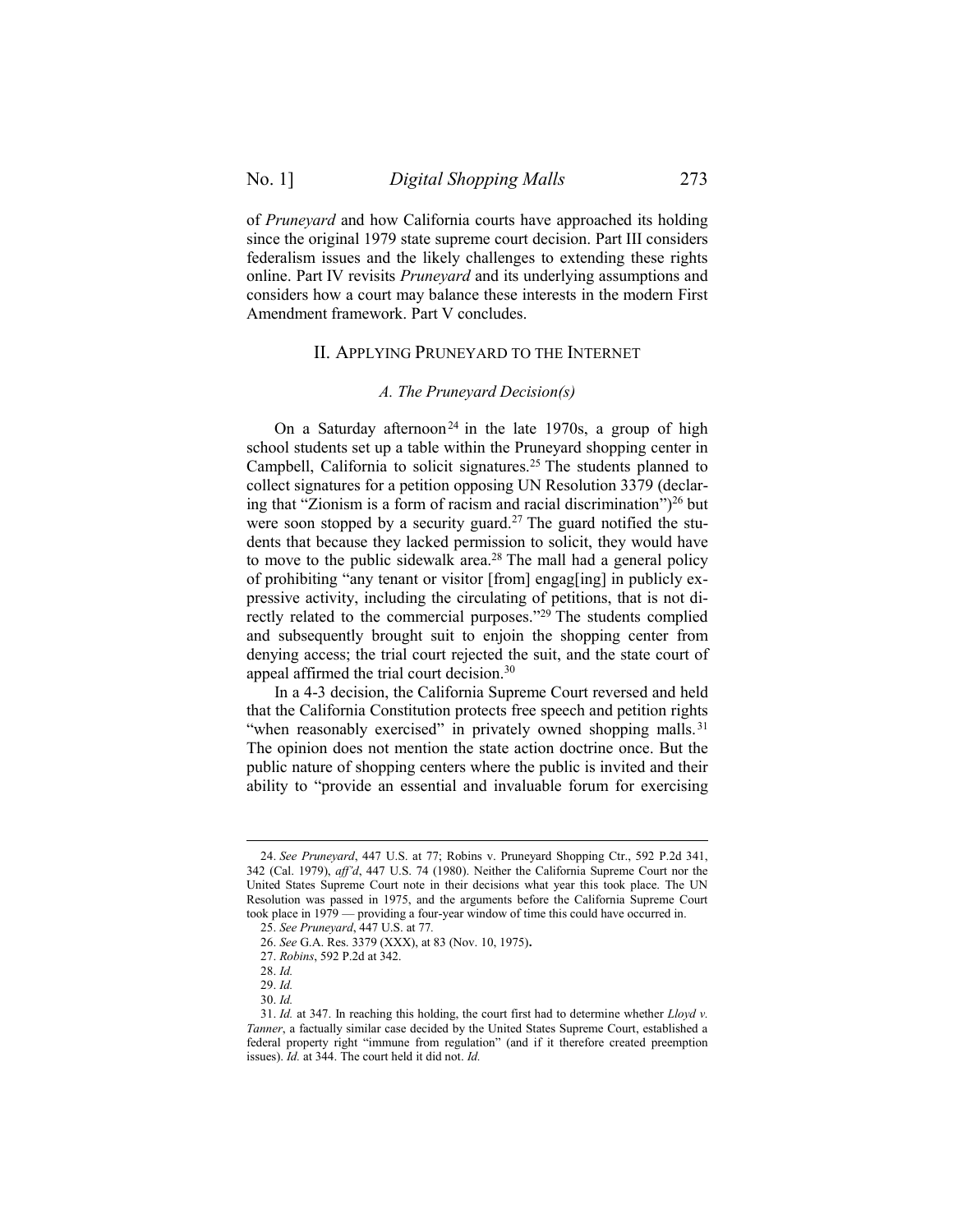[speech and petition] rights" appear to underpin the court's holding.<sup>32</sup> The court further noted that this decision did not mean that "those who wish to disseminate ideas have free rein"<sup>33</sup> — property owners could still impose reasonable time, place, and manner restrictions. In addition, the court stressed that the defendant was not an individual or "modest retail establishment" but a large twenty-one-acre shopping center.<sup>34</sup>

In 1980, in a 9-0 decision, the U.S. Supreme Court affirmed.<sup>35</sup> Justice Rehnquist noted that "it is well established" that states may impose reasonable restrictions on private property as long as they do not run afoul of the Federal Constitution.<sup>36</sup> Thus, the Court affirmed that states could provide greater individual rights under their constitutions, provided these state rights did not violate the Federal Constitution. The Court then addressed the First Amendment and Fifth Amendment claims brought by the shopping center.<sup>37</sup> First, the Court noted that extending free speech rights into privately owned shopping malls "clearly does not amount" to a Fifth Amendment violation in part because the shopping center could restrict the activity through time, place, and manner regulations. $38$  In addition, the shopping center's First Amendment claim failed because the shopping center was open to the public and could disavow the message, there was no "prescribed position or view" required by the state, and the shopping center's exclusion of individuals was not an editorial function.<sup>39</sup>

#### *B. Evolution of the Pruneyard Doctrine*

<span id="page-5-0"></span>Today, *Pruneyard* remains good law, though the California Supreme Court has pruned the breadth of the initial decision. In 2001, a plurality of the court read the state action doctrine back into *Pruneyard* and held that apartment tenants did not have a state constitutional right to distribute leaflets in a privately owned apartment complex.<sup>40</sup>

<sup>32.</sup> *See id.* at 347.

<sup>33.</sup> *Id.*

<sup>34.</sup> *See id.* (citing Diamond v. Bland, 521 P.2d 460, 470 (Cal. 1975) (J. Mosk, dissenting)).

<sup>35.</sup> Pruneyard Shopping Ctr. v. Robins, 447 U.S. 74 (1980).

<sup>36.</sup> *Id.* at 81.

<sup>37.</sup> The court also summarily dismissed the shopping center's Fourteenth Amendment claim to due process. *See id.* at 84–85.

<sup>38.</sup> *Id.* at 83. The court also noted that the shopping center did not sufficiently demonstrate that "the 'right to exclude others' is so essential to the use or economic value of their property that the state-authorized limitation of it amounted to a 'taking.'" *Id.* at 84. This perspective likely would also hold true for social media companies, whose business models rest on increasing new users and content.

<sup>39.</sup> *Id.* at 85–88.

<sup>40.</sup> Golden Gateway Ctr. v. Golden Gateway Tenants Ass'n, 29 P.3d 797, 799–804 (Cal. 2001). The concurrence and dissent, a majority of the justices, expressly disagreed with this holding. *See id.* at 812 ("[A]lthough I concur in the judgment, I do not join the lead opin-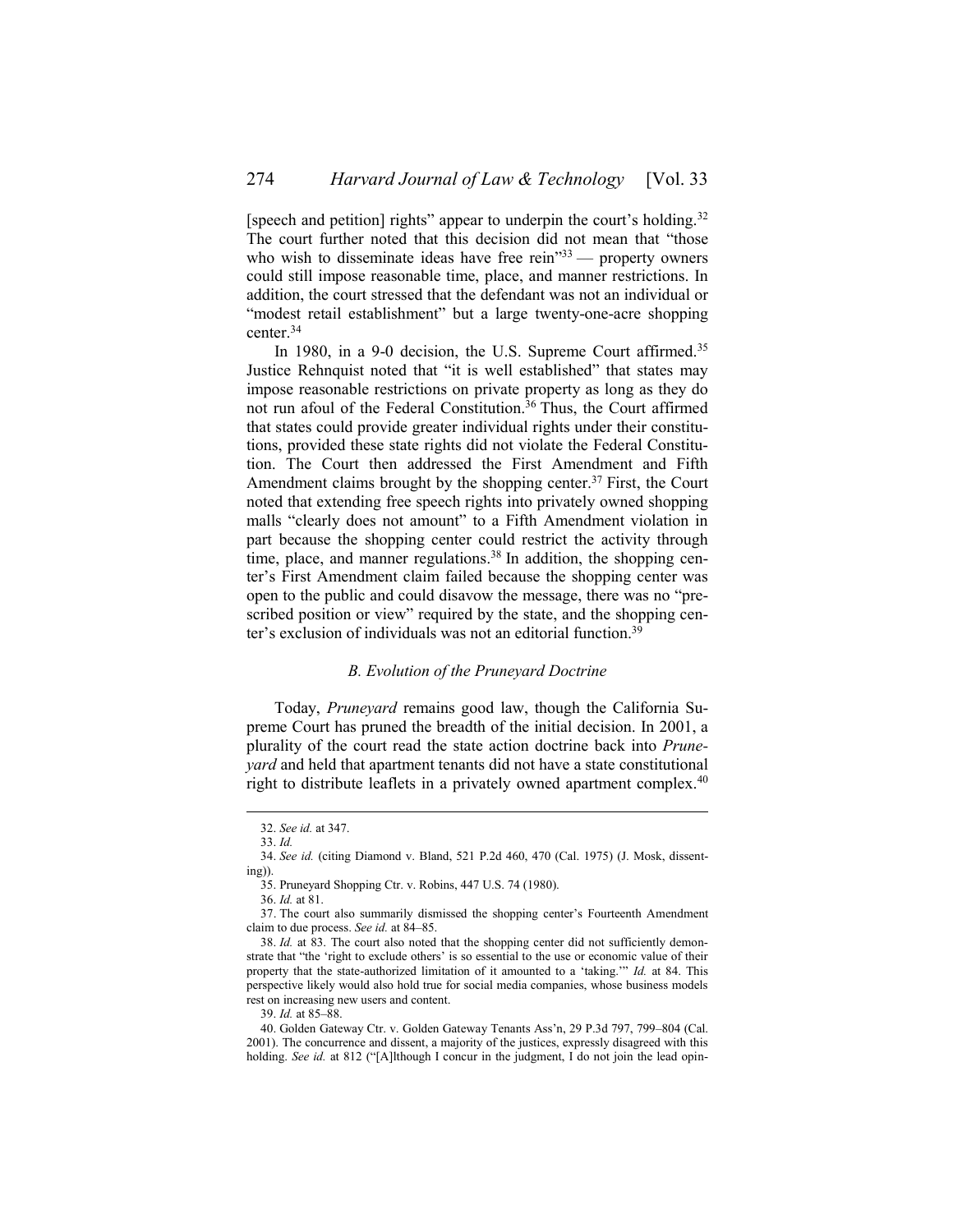Six years later, the court revisited *Pruneyard* to consider whether a mall could prohibit boycotts or similar activities of stores located in the shopping mall.<sup>41</sup> The court found that " $[p]$ rohibiting speech that advocates a boycott . . . is not content neutral" and applied strict scrutiny.<sup>42</sup> Importantly, the majority opinion did not consider the threshold question of whether there was state action, instead reiterating that a privately owned shopping mall could be a public forum if opened to the public.<sup>43</sup> In 2012, the California Supreme Court appeared to formalize the public forum analysis, determining that areas adjacent to stores' entrances and exits in a mall are not a public forum under *Pruneyard*. <sup>44</sup> In doing so, the court appears to have limited the application of *Pruneyard* to the common areas of shopping malls or centers.<sup>45</sup> The court has not applied *Pruneyard* since 2012.

Today, the state and federal jurisprudence primarily differ in that California courts conduct an analysis of the character of the property to determine if it possesses sufficient characteristics of a public forum, while for First Amendment purposes courts must determine whether the government owns the property.<sup>46</sup> California utilizes a balancing test, while the Supreme Court employs a categorical test.<sup>47</sup>

<span id="page-6-1"></span><span id="page-6-0"></span>Since this decision nearly forty years ago, other states have been reluctant to follow suit in rejecting the traditional state action requirement.<sup>48</sup> New Jersey is the only state that affords similar free

ion's discussion or conclusions with regard to the state action doctrine.") (C.J. George, concurring); *id.* at 827 ("[N]either the text of the state free speech clause, the history of its adoption, our prior pronouncements, nor considerations of constitutional theory supports judicial imposition of a state action limitation on Californians' free speech rights.") (J. Werdegar, dissenting).

<sup>41.</sup> Fashion Valley Mall, LLC v. NLRB, 172 P.3d 742, 743 (Cal. 2007).

<sup>42.</sup> *Id.* at 751.

<sup>43.</sup> *Id.* at 745–46.

<sup>44.</sup> Ralphs Grocery Co. v. United Food & Commercial Workers Union Local 8, 290 P.3d 1116, 1120–21 (Cal. 2012). Importantly, all seven justices joined this portion of the opinion. *Id.* at 1141 ("I agree with the majority that the privately owned walkway in front of the customer entrance to the grocery store is not a public forum.") (J. Chin, concurring in part and dissenting in part).

<sup>45.</sup> *Id.* at 1120 ("[*Pruneyard*'s] reasoning is most apt in regard to shopping centers' common areas [which promote social activity]. By contrast, areas immediately adjacent to the entrances of individual stores typically lack seating and are not designed to promote relaxation and socializing.").

<sup>46.</sup> Case Comment, *Developments in the Law — State Action and the Public/Private Distinction*, 123 HARV. L. REV. 1248, 1313–14 (2010).

<sup>47.</sup> *Compare* Ralphs Grocery Co., 290 P.3d at 1121 (considering the character of the grocery store walkway to determine if it is a public forum), *with* Manhattan Cmty. Access Corp. v. Halleck, 139 S. Ct. 1921, 1928–29 (2019) (noting that private actors can "qualify as a state actor in a few limited circumstances" and then noting that "'very few' functions fall into" the traditional/exclusive public function category).

<sup>48.</sup> At least seventeen states have followed the Supreme Court's view on state action for free speech challenges under their respective state constitutions. *See Developments in the Law*, *supra* not[e 46,](#page-6-0) at 1306–07.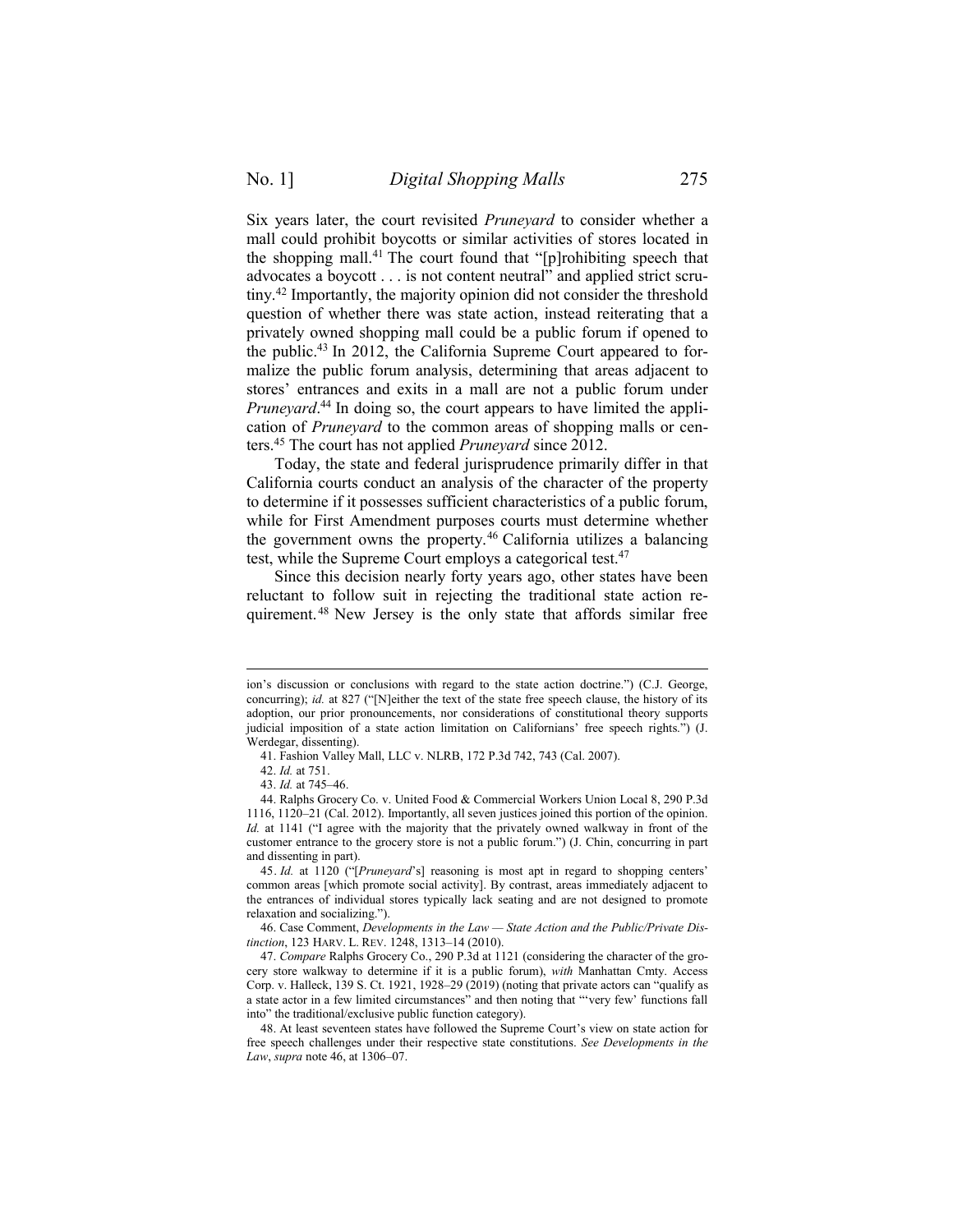speech protections in private spaces.<sup>49</sup> Colorado recognizes shopping malls as a public forum but allows owners to limit free speech activities to certain locations.<sup>50</sup> Massachusetts and Washington have extended limited free speech protections in private shopping malls for electioneering purposes but did not rely solely on free speech as the underlying rationale. $51$ 

## <span id="page-7-1"></span>*C. Extending Pruneyard Beyond Shopping Malls*

<span id="page-7-0"></span>Similarly, federal courts in California have also been reluctant to extend *Pruneyard* to a broader set of private actors when there is no state action.<sup>52</sup> In the context of applying the principles of *Pruneyard*  to the Internet, California federal courts have either judiciously avoided the issue by declining to assert supplemental jurisdiction on the state constitutional question<sup>53</sup> or expressed skepticism about applying *Pruneyard* "wholesale [to] the digital realm of the internet." <sup>54</sup> For example, in *hiQ Labs v. LinkedIn*, Judge Chen raised an important scaling concern: would the entire Internet be analogized to a shopping mall or only certain websites?<sup>55</sup> In concluding his analysis on whether *Pruneyard* applies to the Internet, Judge Chen highlighted that "the potentially sweeping implications [of applying *Pruneyard* to the Internet] and the lack of any more direct authority" were the determinative factors in ruling that the plaintiff did not sufficiently plead their claim.<sup>56</sup> Thus, while no court has explicitly rejected the proposition that *Pruneyard* could apply to the Internet,<sup>57</sup> courts rightly hesitate to import a doctrinal framework based on real property to cyberspace, given the large number of unknowns.<sup>58</sup> The *Pruneyard* line of cases, however, provides some key guiderails to help shape how this doctrine would apply to the Internet.

55. *Id.* at 1116.

<sup>49.</sup> *See* Peters, *supra* not[e 15,](#page-2-1) at 1004.

<sup>50.</sup> *See* Robertson v. Westminster Mall Co., 43 P.3d 622, 626 (Colo. App. 2001).

<sup>51.</sup> *See Developments in the Law*, *supra* not[e 46,](#page-6-0) at 1307 (noting that both courts also relied on a concern for free elections).

<sup>52.</sup> *See* Campbell v. Feld Entm't, Inc., Nos. 12-CV-4233-LHK, 13CV-0233-LHK, 2014 WL 1366581, at \*5–8 (N.D. Cal. Apr. 7, 2014) (finding that there is a state actor requirement and collecting other cases).

<sup>53.</sup> *See, e.g.*, Prager Univ. v. Google LLC, No. 17-CV-06064-LHK, 2018 WL 1471939, at \*13–14 (N.D. Cal. Mar. 26, 2018). In explaining why state courts are better situated to analyze this question, Judge Koh noted that "[t]his is an especially important consideration in the instant case because Plaintiff asserts a claim that demands an analysis of the reach of Article I, section 2 of the California Constitution in the age of social media and the Internet." *Id.*

<sup>54.</sup> *See* hiQ Labs, Inc. v. LinkedIn Corp., 273 F. Supp. 3d 1099, 1115–16 (N.D. Cal. 2017).

<sup>56.</sup> *Id.* at 1117.

<sup>57.</sup> Though two recent California state court decisions further muddy the waters. *See* discussion *infra* not[e 100.](#page-13-0)

<sup>58.</sup> *See* hiQ Labs, 273 F. Supp. 3d at 1116.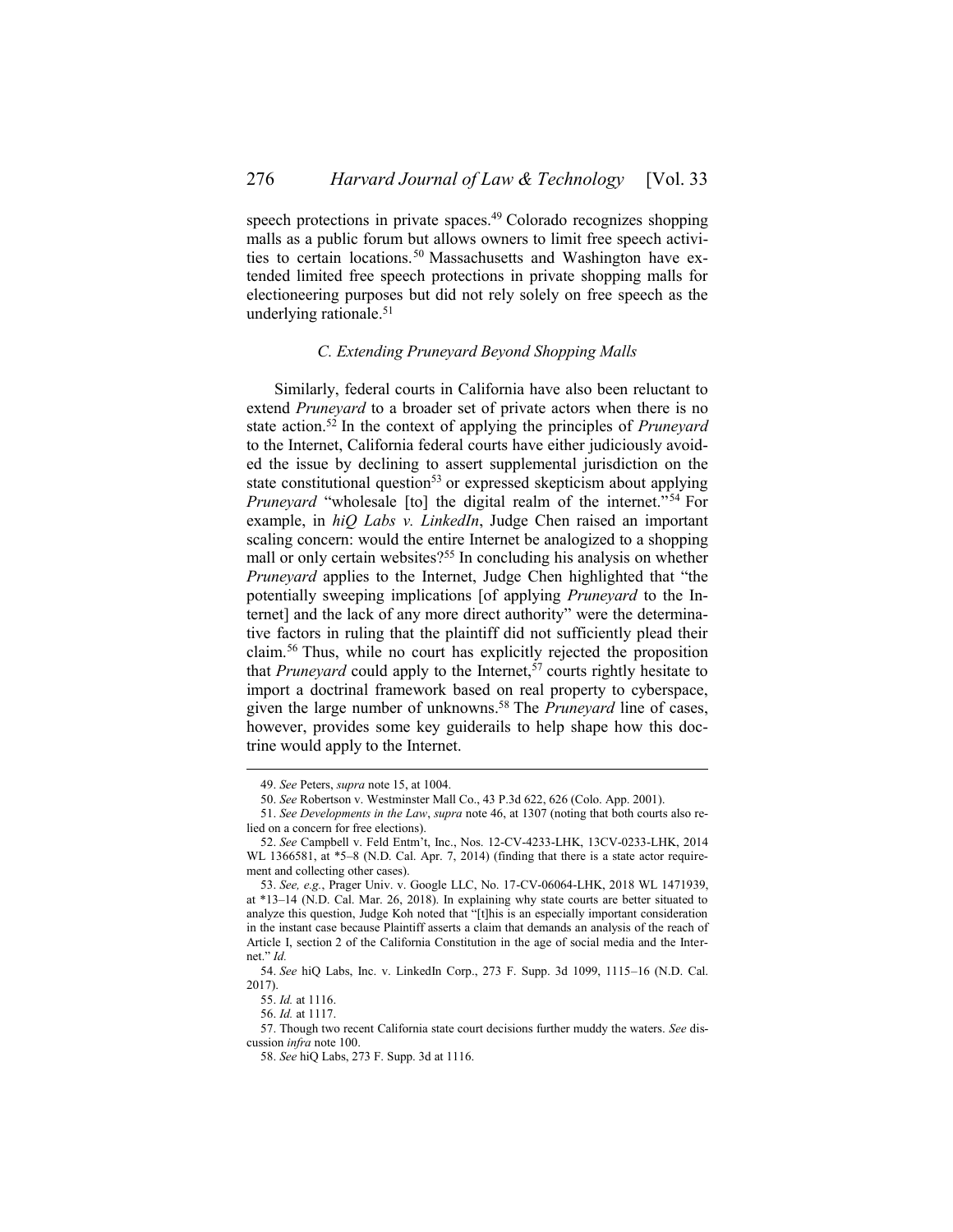First, it seems highly unlikely that the principles of *Pruneyard* would apply to the entire Internet. The underlying logic of *Pruneyard*  turned on the size of the shopping mall — a twenty-one-acre complex that attracted thousands of customers daily — it was not a "modest retail establishment." <sup>59</sup> Similarly, websites also come in different shapes and sizes — personal blogs, for example, may be more similar to an individual, while small-business websites with a low amount of traffic may fall under a "modest retail establishment" definition. Thus, applying *Pruneyard* to the Internet context should not subject the whole cyberspace to First Amendment scrutiny. California courts would have to consider to what degree a website contains the same characteristics as a shopping mall (e.g., Internet traffic, unique users, revenue, services provided, etc.) to determine if that specific website qualifies as a public forum. In doing so, courts will first have to grapple with what it means to be open to the public online. <sup>60</sup>

In this framework, a dynamic webpage whose sole purpose is the sale of goods is unlikely to be open to the public because the website does not encourage or promote public discourse on its page. A website like Amazon, whose focus is on commerce, but which has webpages that allow and encourage users to post reviews, is more open because Amazon is encouraging discourse between users and sellers. Today, social media platforms are likely the best digital analogy to shopping malls. But even within the social media platform landscape, unresolved questions remain. For example, does a requirement that all users sign in and agree to the terms and conditions mean that a social media platform is not open to the public?<sup>61</sup> What if the platform allowed everyone to sign up with the only restriction being an age limit, pursuant to federal law?

Under the second prong, the court should then consider what portions of the website are designed to promote "relaxation and socializing" and which portions are more analogous to entrances and exits. $62$ A court could consider whether reviews on a website such as Amazon are there to promote relaxation and socializing, or whether they are there to facilitate the actual transaction, similar to entrances and exits allowing users to purchase their groceries. Or in the context of social media platforms, Facebook could argue that the real name requirement is a necessary component of the entrance to the platform, rather

<sup>59.</sup> *See* Robins v. Pruneyard Shopping Ctr., 592 P.2d 341, 347–48 (Cal. 1979).

<sup>60</sup> . *See* Noah Feldman, *Twitter Trolls, Mallrats and the Future of Free Speech*, BLOOMBERG (Feb. 26, 2018, 6:00 AM), https://www.bloomberg.com/opinion/articles/2018- 02-26/white-nationalist-s-lawsuit-is-wrong-twitter-can-ban-racists [https://perma.cc/PDK2- WV6A].

<sup>61.</sup> For example, Tumblr allows users to view almost all of its content without registration, while Facebook requires users to sign up in order to participate.

<sup>62.</sup> *See* Ralphs Grocery Co. v. United Food & Commercial Workers Union Local 8, 290 P.3d 1116, 1120–21 (Cal. 2012).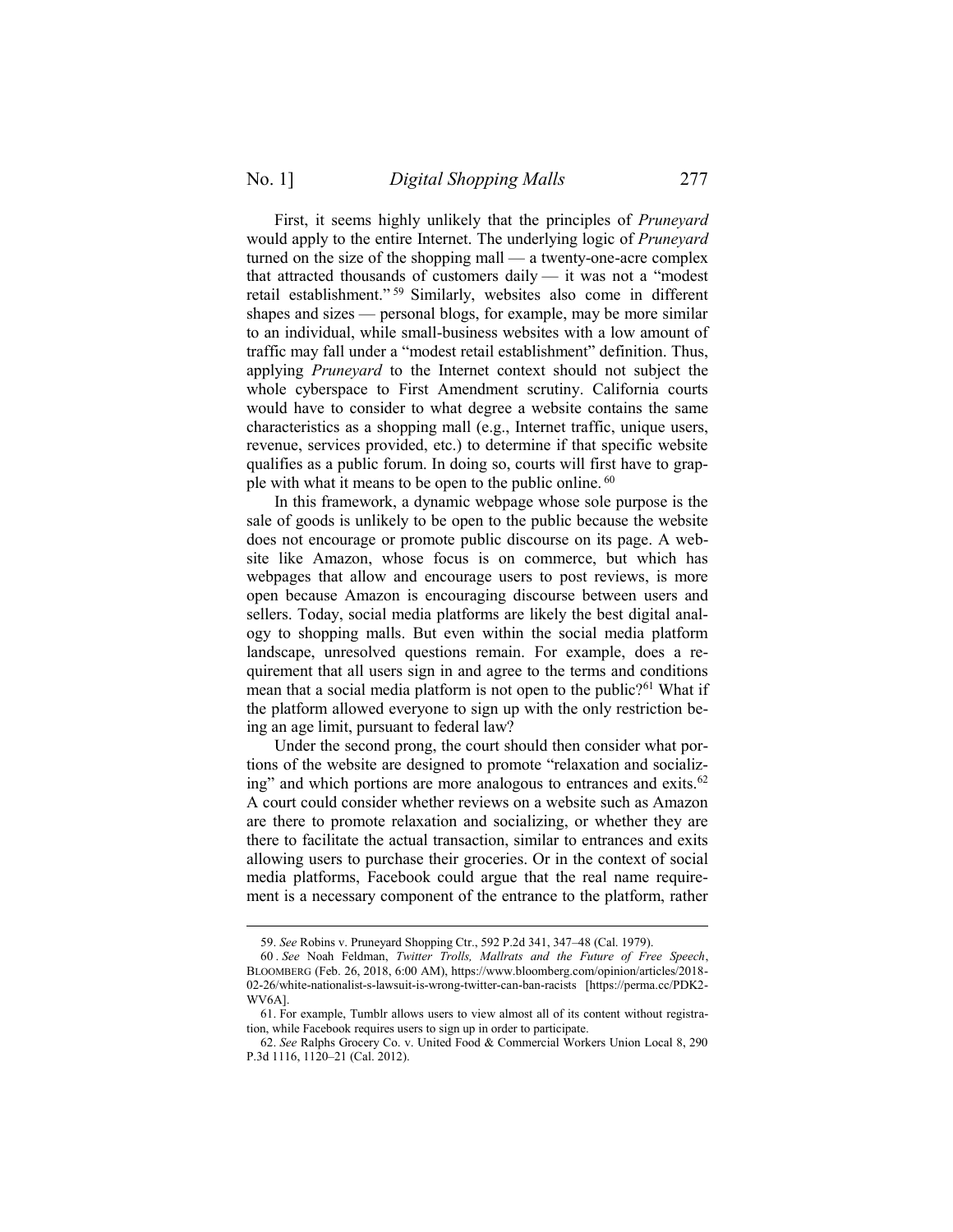than being part of the public space where users' free speech rights are restricted. Courts will likely struggle initially finding the right analogies that apply to what aspects of social media platforms are necessary and which promote "rest and relaxation." Importantly, this second step of the analysis would ensure that even if a website was found to be open to the public, it would not be an all-or-nothing proposition platform owners would be able to delineate where it would make sense to allow speech.<sup>63</sup>

Effectively, applying a *Pruneyard* framework creates a threshold two-part inquiry for any plaintiff seeking to establish a free speech violation under the California Constitution: (1) whether this *specific*  website is a public forum that is open to the public, and (2) what portions of this website are effectively designed to promote discourse.<sup>64</sup> Then, the court would consider whether the restrictions by the website owner are reasonable time, place, and manner restrictions and if this stated claim is in tension with federal law or the defendant's federal constitutional rights. 65

# <span id="page-9-0"></span>III. FEDERALISM BARRIERS TO APPLYING *PRUNEYARD* TO THE INTERNET

Under the Supremacy Clause, federal law preempts conflicting state laws.<sup>66</sup> The Court alluded to this in its *Pruneyard* decision when it noted that state constitutions could guarantee greater rights provided they do not conflict with the Federal Constitution.<sup>67</sup> In some instances, even in the absence of federal law, federalism principles still constrain state action.<sup>68</sup> This section considers the potential federalism barriers to any *Pruneyard*-type state constitutional free speech claim.<sup>69</sup>

<sup>63.</sup> Admittedly, the entrance/exit analogy is a difficult one to conceptualize in a digital shopping mall. But this would be the work of courts, amici and academics to fully develop.

<sup>64.</sup> This analysis focuses on social media platforms and interactive websites that host user-generated content. Whether this type of analysis would be applicable to other portions of cyberspace (e.g. Authoritative DNS Providers and other backbone infrastructure) is beyond the scope of this Note. *Cf.* Matthew Prince, *Why We Terminated Daily Stormer*, CLOUDFLARE (Aug. 16, 2017, 6:29 PM), https://blog.cloudflare.com/why-we-terminateddaily-stormer/ [https://perma.cc/43H9-A8EC].

<sup>65.</sup> Conceivably, defendants may also claim that their state constitutional rights are also being violated. That question is beyond the scope of this Note.

<sup>66.</sup> *See, e.g.*, Altria Grp., Inc. v. Good, 555 U.S. 70, 76 (2008) (noting that "[c]onsistent with [the Supremacy Clause] we have long recognized that state laws that conflict with federal law are 'without effect'") (internal quotations omitted).

<sup>67.</sup> *See* Pruneyard Shopping Ctr. v. Robins, 447 U.S. 74, 80–81 (1980).

<sup>68.</sup> *See infra* Sections [III](#page-9-0)[.B,](#page-14-0) II[I.C.](#page-17-0)

<sup>69.</sup> While Part II considered the scope of application through the lens of California, nothing in this doctrinal framework prevents other states from extending greater free speech protections under their respective constitutions. *See supra* note[s 48](#page-6-1)–[51](#page-7-1)*.*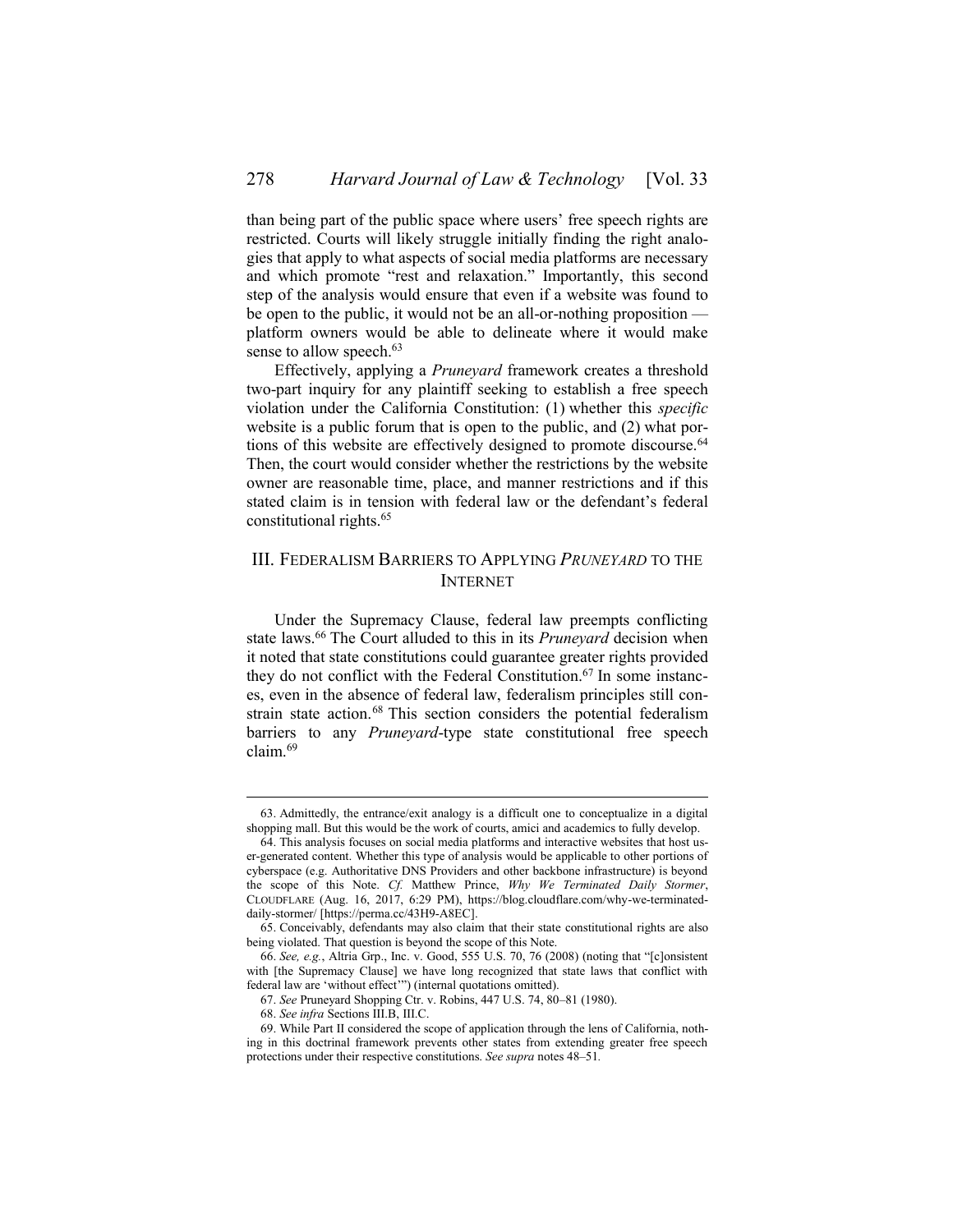#### <span id="page-10-1"></span>*A. The Current Bulwark — CDA § 230*

<span id="page-10-0"></span>The most immediate, and likely successful, barrier is CDA § 230, considered "one of the most valuable tools for protecting freedom of expression and innovation on the Internet."<sup>70</sup> This section grants "provider[s] or user[s] of an interactive computer service"<sup>71</sup> (such as a website) immunity from liability for hosting third-party content. Prior to the enactment of the CDA, a 1995 New York state court decision, *Stratton Oakmont, Inc. v. Prodigy Services Co.*, <sup>72</sup> created an odd incentive framework for Internet providers in the 1990s: providers that did not moderate or control the content of online message boards were immune from liability for content posted by third parties.<sup>73</sup> Conversely, providers that used automatic language filters and stated they controlled the content of the message boards were not immune.<sup>74</sup> Thus, Internet providers were disincentivized from engaging in moderation of even offensive content to avoid liability. Inclusion of broad immunity in  $\S 230$  of the CDA was in part a response to this decision.<sup>75</sup>

Section 230 contains several grants of immunity as well as enumerated exceptions. The two main provisions are within subsection (c), titled "'Good Samaritan' blocking and screening of offensive material."<sup>76</sup> Subsection (c)(1) prohibits users or providers of "interactive computer services" from being treated as "the publisher or speaker of any information provided by another information content provider."<sup>77</sup> Courts have looked to  $\S 230(e)(3)$ , which expressly preempts *any* cause of action or liability under any inconsistent state or local law,<sup>78</sup> as the necessary companion piece to  $(c)(1)$  to determine the scope of immunity.<sup>79</sup> Subsection (c)(2) grants immunity from civil liability to users or providers of "interactive computer services" for any voluntary content moderation by the user or provider in good faith.<sup>80</sup> These two subsections are independent claims. The difference between them is that actors that cannot take advantage of the initial

<sup>70.</sup> *Section 230 of the Communications Decency Act*, ELECT. FRONTIER FOUND., https://www.eff.org/issues/cda230 [https://perma.cc/5SFN-VYQP].

<sup>71.</sup> 47 U.S.C. § 230(c)(1) (2012).

<sup>72.</sup> 1995 WL 323710 (N.Y. Sup. Ct. May 24, 1995).

<sup>73.</sup> *See* Cubby Inc. v. CompuServe Inc., 776 F. Supp. 135, 135 (S.D.N.Y. 1991); *see also*  Jeff Kosseff, *The Gradual Erosion of the Law That Shaped the Internet: Section 230's Evolution over Two Decades*, 18 COLUM. SCI. & TECH. L. REV. 1, 5–6 (2016).

<sup>74.</sup> *See* Kosseff, *supra* not[e 73,](#page-10-1) at 5–6.

<sup>75.</sup> *Id.* at 6–7.

<sup>76.</sup> 47 U.S.C. § 230(c) (2012).

<sup>77.</sup> *Id.*  $\S$  230(c)(1). The statute defines "information content provider" as "any person or entity that is responsible, in whole or in part, for the creation or development of information provided through the Internet or any other interactive computer service." *Id.* § 230(f)(3).

<sup>78.</sup> *Id.* § 230(e)(3).

<sup>79.</sup> *See* Barnes v. Yahoo!, Inc., 570 F.3d 1096, 1100–01 (9th Cir. 2009).

<sup>80. 47</sup> U.S.C. § 230(c)(2) (2012). Notably, this content only has to be objectionable to the user or provider and can still be removed even if constitutionally protected. *Id.*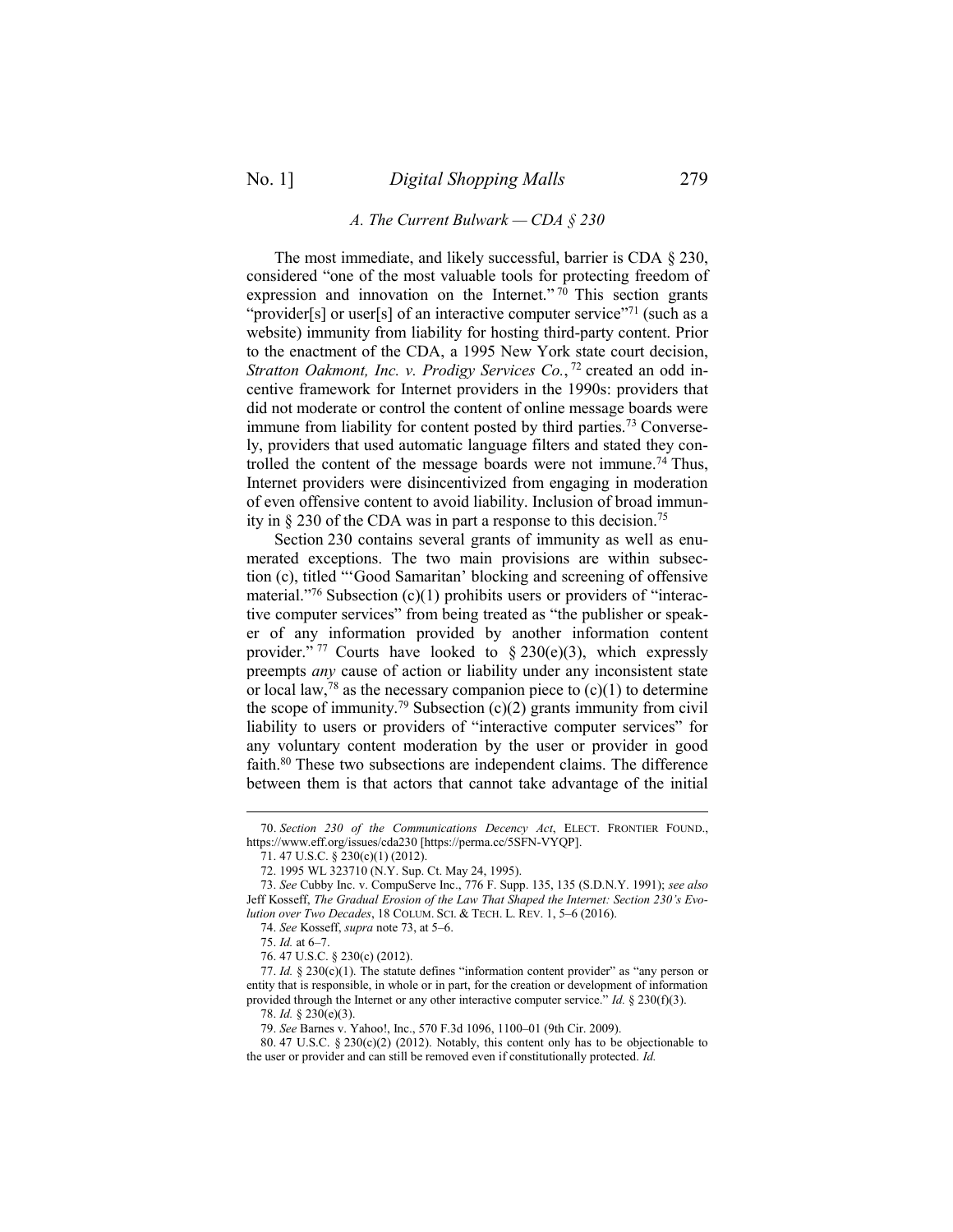<span id="page-11-0"></span>immunity in  $(c)(1)$  may still claim immunity from liability under  $(c)(2)$  if their actions to moderate are taken in good faith.<sup>81</sup> But courts have not always been entirely clear in their § 230 immunity analyses as to whether the defendant is immune because they fall under the protection of (c)(1) or (c)(2).<sup>82</sup> Lastly, § 230(e) also notes some important exceptions to the § 230 immunity, including prosecutions under federal criminal statutes, wiretap laws, intellectual property claims, and claims under state laws consistent with  $\S 230$ .<sup>83</sup>

Since the CDA was enacted in 1996, courts have grappled with identifying the limits to  $\S 230$  immunity — creating an ebb and flow of cases expanding and then retracting its scope.<sup>84</sup> Recent cases suggest that the courts may be in a period of retrenchment.<sup>85</sup> In addition, there is an ongoing debate over what the proper scope of § 230 protection should be, how broadly this immunity from liability should extend, and whether Congress should amend the statute. <sup>86</sup> But, as currently applied, § 230 generally allows online platforms to keep or take down third-party content pursuant to their own content policies. $87$ 

<sup>81.</sup> *See* Barnes, 570 F.3d at 1105.

<sup>82.</sup> *See* Eric Goldman, *Facebook Wins Appeal Over Allegedly Discriminatory Content Removal–Sikhs for Justice v. Facebook*, TECH. & MARKETING L. BLOG (Sept. 13, 2017) https://blog.ericgoldman.org/archives/2017/09/facebook-wins-appeal-over-allegedly-

discriminatory-content-removal-sikhs-for-justice-v-facebook.htm [https://perma.cc/YD9J-Z8GR] [hereinafter Goldman, *Facebook Wins Appeal*] (noting that (c)(2) is becoming increasingly irrelevant); Eric Goldman, *Twitter Defeats Yet Another Lawsuit from a Suspended User–Cox v. Twitter*, TECH. & MARKETING L. BLOG (Mar. 9, 2019) https://blog.ericgoldman.org/archives/2019/03/twitter-defeats-yet-another-lawsuit-from-asuspended-user-cox-v-twitter.htm [https://perma.cc/353N-SV86] (noting that the court did

not do a proper (c)(2) analysis). 83. 47 U.S.C. § 230(e)(1)–(4) (2012). The other exception is sex trafficking laws. *See id.* 

<sup>§</sup> 230(e)(5).

<sup>84.</sup> *See generally* Kosseff, *supra* not[e 73](#page-10-1) (tracing the evolution and breadth of § 230 immunity in the courts generally). In particular, "in the early years of Section 230, the immunity appeared to be nearly impenetrable." *Id.* at 15.

<sup>85</sup> . *See, e.g.*, Eric Goldman, *Ninth Circuit Chunks Another Section 230 Ruling — HomeAway v. Santa Monica (Catch-up Post)*, TECH. & MARKETING L. BLOG (May 1, 2019), https://blog.ericgoldman.org/archives/2019/05/ninth-circuit-chunks-another-section-230-ruling-homeaway-v-santa-monica-catch-up-post.htm [https://perma.cc/X2J5-XDVL]. The Ninth Circuit's opinions are especially important because the Ninth Circuit is home to the majority of the major online platforms, thus courts in other circuits tend to rely on them. *See* Kosseff, *supra* not[e 73,](#page-10-1) at 15.

<sup>86.</sup> *See, e.g.*, Citron & Wittes, *supra* note [18,](#page-3-0) at 404 (arguing that "Section 230 is overdue for a rethinking.")*; see also* Issie Lapowsky, *Lawmakers Don't Grasp the Sacred Tech Law They Want to Gut*, WIRED (July 17, 2018, 5:47 PM) https://www.wired.com/story/lawmakers-dont-grasp-section-230 [https://perma.cc/3PCW-EEFT] (discussing the merits and downsides of amending CDA § 230).

<sup>87.</sup> *See* Sofia Grafanaki, *Platforms, First Amendment and Online Speech: Regulating the Filters*, 39 PACE L. REV. 111, 138 (2018) ("Regardless of whether this is good or bad law, the end result is that platforms, as online intermediaries, while not obligated to monitor and police content provided by others using the platform, are at the same time free to do so under their own rules.").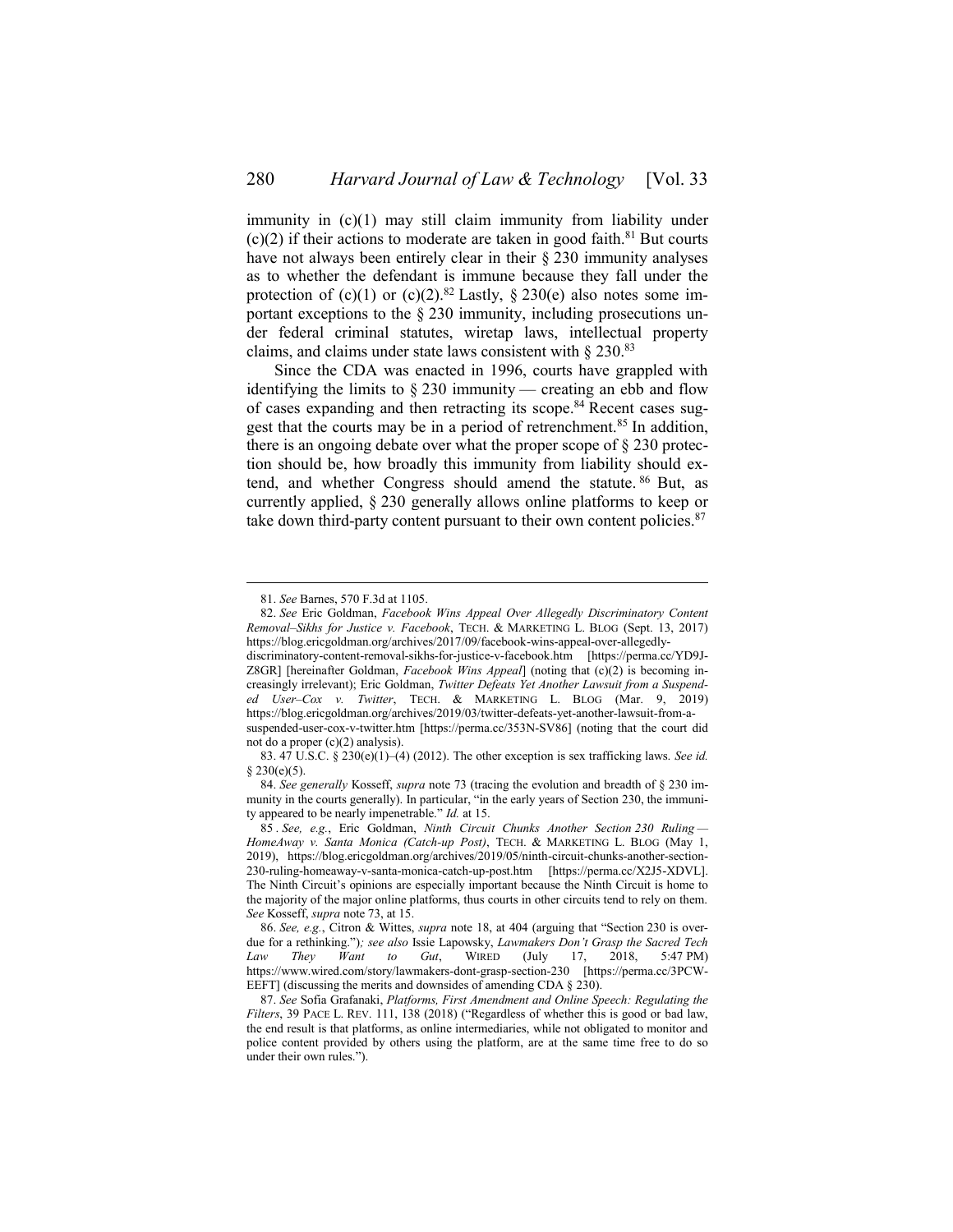Today, in the majority of cases, the question of immunity is determined under § 230(c)(1).<sup>88</sup> Courts have set out a three-part test to determine whether the defendant is eligible for  $\S 230(c)(1)$  immunity: (1) the defendant is a user or provider of an interactive computer service, (2) the plaintiff's state law cause of action would treat the defendant as a publisher or speaker under a state law cause of action, 89 and  $(3)$  the content or information was provided by another party.<sup>90</sup>

The first element is consistently met as courts have found that online social media platforms fall within the definition of an "interactive computer service." <sup>91</sup> The second element, in the context of social media platforms, usually turns on the scope of traditional editorial publishing functions, which include "deciding whether to publish, withdraw, postpone or alter content."<sup>92</sup> Courts have also held that these functions include "a website operator's decisions in structuring its website and posting requirements." <sup>93</sup> In *Backpage*, the First Circuit held that the "protective carapace" of  $\S 230$  applies to "website policies and practices" that may facilitate illegal conduct through its posting rules.<sup>94</sup> Lastly, the only requirement for the third prong is that the content or information is not provided by the defendant. <sup>95</sup> Thus, courts have found  $\S 230(c)(1)$  immunity even in instances when the third-party content is from the plaintiff, rather than the paradigmatic cases where a plaintiff sues the platform for a post by a separate third party.<sup>96</sup>

The case of *Sikhs for Justice* is illustrative. There, a human rights group brought multiple claims against Facebook for taking down its

<sup>88.</sup> *See* Goldman, *Facebook Wins Appeal*, *supra* not[e 82](#page-11-0) (noting the "increasing irrelevance" of (c)(2)). *But see* e-ventures Worldwide, LLC v. Google, No. 2:14-cv-646-FtM-PAM-CM, 2017 WL 2210029, at \*3 (M.D. Fla. Feb. 8, 2017) (applying (c)(2) and noting the problem with applying  $(c)(1)$  in instances where the plaintiff and the third-party content provider are the same).

<sup>89.</sup> Because a *Pruneyard*-type claim arises from the state constitution, this is the applicable rule.

<sup>90.</sup> *See* Jane Doe No. 1 v. Backpage.com, LLC, 817 F.3d 12, 18 (1st Cir. 2016); Klayman v. Zuckerberg, 753 F.3d 1354, 1357 (D.C. Cir. 2014); Barnes v. Yahoo!, Inc., 570 F.3d 1096, 1100–01 (9th Cir. 2009).

<sup>91.</sup> *See, e.g.*, Carafano v. Metrosplash Inc., 339 F.3d 1119, 1123 (9th Cir. 2003) (noting that "reviewing courts have treated  $\S 230(c)$  immunity as quite robust, adopting a relatively expansive definition of 'interactive computer service'").

<sup>92.</sup> Zeran v. Am. Online Inc., 129 F.3d 327, 330 (4th Cir. 1997).

<sup>93.</sup> *See, e.g.*, *Jane Doe No. 1*, 817 F.3d at 22.

<sup>94.</sup> *Id.* at 20, 22. Plaintiffs alleged that Backpage had taken affirmative steps in structuring its website to facilitate sex trafficking through its posting rules by allowing anonymous e-mails, stripping of metadata, limiting phone number display, and acceptance of anonymous payments. *Id.* at 20. The court found that all of these choices fell within "publisher or speaker" language of § 230(c)(1). *Id.*

<sup>95.</sup> *See, e.g.*, Sikhs for Justice v. Facebook, 144 F. Supp. 3d 1088, 1093 (N.D. Cal. 2015), *aff'd*, 697 Fed. Appx. 526, (9th Cir. 2017).

<sup>96.</sup> *See id.*; Cox v. Twitter, Inc., C/A 2:18-2573-DCN-BM, at \*3 (D.S.C. Feb. 18, 2019).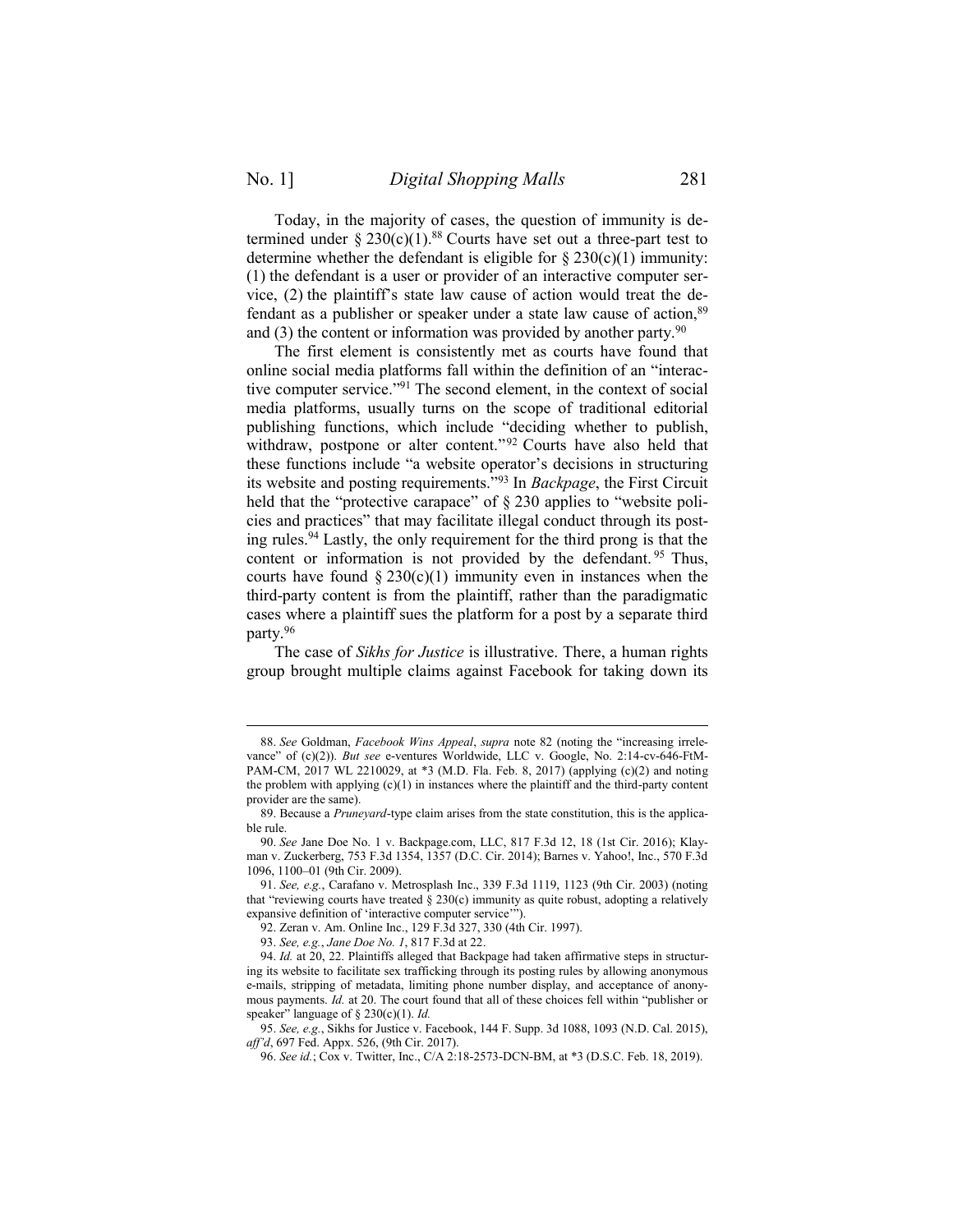Facebook page advocating for Sikh independence in India.<sup>97</sup> This is exactly the type of factual scenario that a plaintiff would bring under a *Pruneyard* claim. In a short memo, the Ninth Circuit affirmed the district court's dismissal of the claim based on  $\S 230$  immunity.<sup>98</sup> The court noted that: (1) Facebook was an "interactive computer service provider," and (2) the organization sought to hold Facebook "liable as a publisher" for taking down its Facebook page. This, the court reasoned, fell squarely within the purview of § 230 because Facebook did not create the underlying content and was therefore not "an information content provider." 99

Similarly under a *Pruneyard* claim, the plaintiff would be forced to argue, like the Sikhs for Justice group, that the platform in question violated their state constitutional right by censoring content. It is quite likely that a *Pruneyard* claim would be barred because (1) the social media platform is a provider of an interactive computer service, (2) the hypothetical plaintiff is seeking redress for a traditional publishing function (deciding what content to keep or take down), and (3) the content is the plaintiff's.<sup>100</sup>

<span id="page-13-0"></span>Further, even if the social media platform was unable to meet the three-part test that courts have fashioned for  $\S 230(c)(1)$ , the platform may still argue that it has immunity under  $\S 230(c)(2)$  because it found the content in question objectionable. Importantly, this is a subjective standard. Here, the question will turn on the good faith requirement and is less likely to be resolved at the motion to dismiss or summary judgement stage.<sup>101</sup> This establishes an additional hurdle for the social media platform to overcome, but assuming the content was removed in good faith, the platform is likely immune from liability.

<span id="page-13-1"></span><sup>97.</sup> *See Sikhs for Justice*, 697 Fed. Appx. at 526; *accord* Goldman, *Facebook Wins Appeal*, *supra* not[e 82.](#page-11-0)

<sup>98.</sup> *See Sikhs for Justice*, 697 Fed. Appx. at 526.

<sup>99.</sup> *Id.* This tracks with the general understanding by the courts that § 230 provides immunity from liability for third-party content. If Facebook had created the page in question on its initiative, § 230 would not apply. *See* 47 U.S.C. § 230(c)(1) (2012) ("No provider or user of an interactive computer service shall be treated as the publisher or speaker of any information provided by *another information content provider*.") (emphasis added).

<sup>100.</sup> At least two superior court judges have adopted this view in California. *See* Johnson v. Twitter, No. CEC-18-G00078, at 9–10 (Cal. Sup. Ct. July 3, 2018) (ruling that § 230 precludes plaintiff's *Pruneyard* claim); Taylor v. Twitter, No. CGC-18-564460, Order, at 2 (Cal. Sup. Ct. July 11, 2018) (dismissing two of plaintiff's causes of action arising under "the California Constitution's freedom of speech provisions" and a separate state law.). This order was vacated by a new order on September 24, 2018 dismissing all three of Taylor's causes of action after the California Court of Appeals issued a writ of mandate finding that the lower court judge erred in finding that §230 did not preclude plaintiff's third state law cause of action. *See* Twitter v. Superior Court for the City and County of San Francisco, A154973, at 193 (Cal. Ct. App. Aug. 17, 2018). The new order dismisses all three causes of action summarily without identifying the reasons. *See Taylor*, No. CGC-18-564460, at 1–2.

<sup>101.</sup> *See* VALERIE C. BRANNON, CONG. RESEARCH SERV., R45650, FREE SPEECH AND THE REGULATION OF SOCIAL MEDIA CONTENT 1, 13–15 (2019).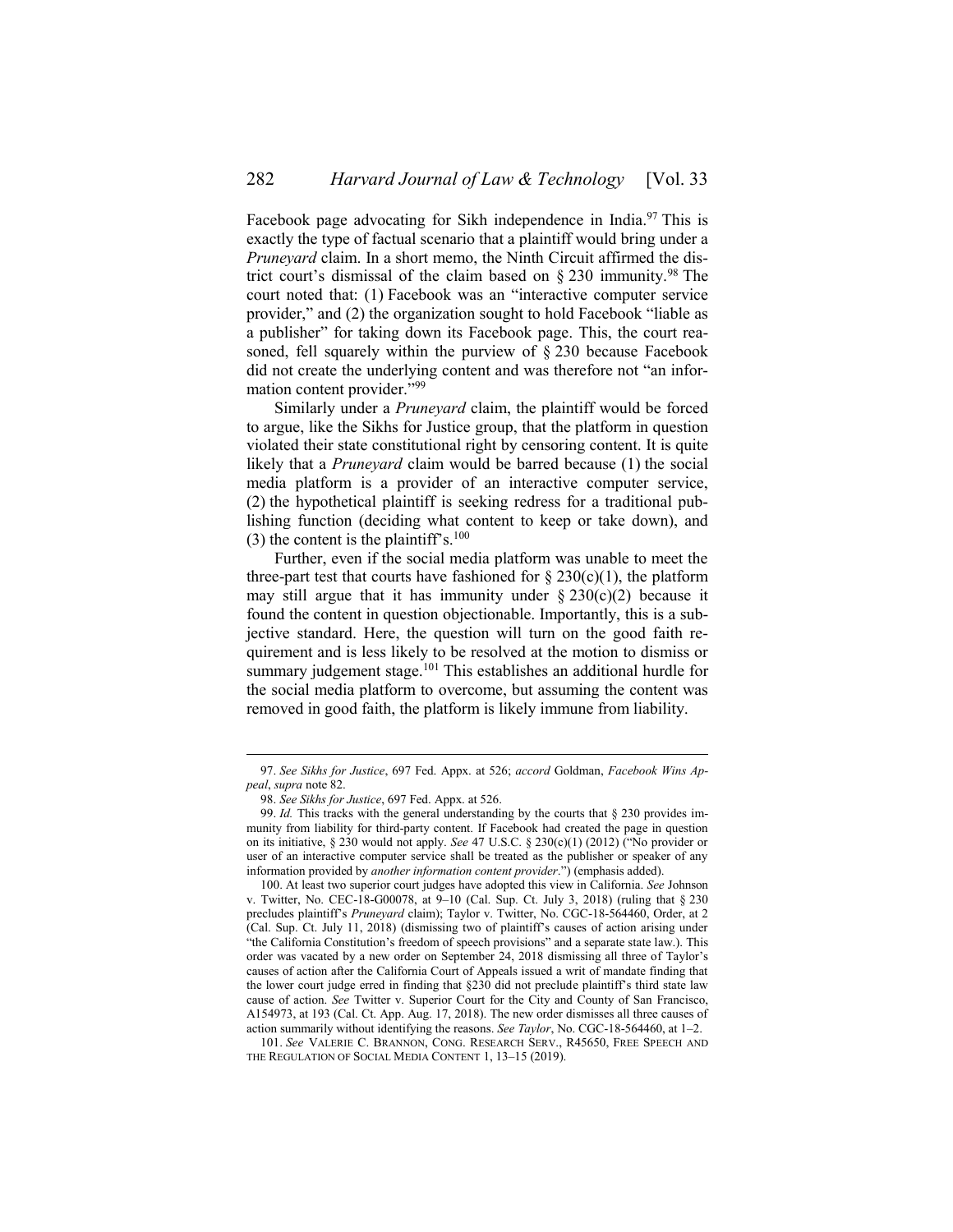For now, § 230 likely remains an impenetrable bulwark when platforms remove third-party content. However, the efficacy of § 230 has been called into question.<sup>102</sup> In 2018, the statute was amended,  $103$ creating a crack in its legal shield for the first time since it was passed in 1996.<sup>104</sup> The new amendments shrank the scope of the "protective carapace" of § 230 by eliminating immunity against claims based on violations of certain sex trafficking laws.<sup>105</sup> Further, there has been increased interest over the scope of this immunity in Congress. 106 Given the renewed interest, perhaps there is space for change.

#### *B. Dormant Commerce Clause*

<span id="page-14-1"></span><span id="page-14-0"></span>The Dormant Commerce Clause, as applied to state regulation of the Internet, has undergone similar ebbs and flows as § 230. The doctrine contains two overlapping, but distinct, concepts: extraterritoriality<sup>107</sup> and undue burden.<sup>108</sup> Nearly contemporaneously with the passing of § 230 in 1996, *Americans Libraries Ass'n v. Pataki*<sup>109</sup> was decided

<sup>102.</sup> *See* Mike Masnick, *Republicans Blame CDA 230 for Letting Platforms Censor Too Much; Democrats Blame CDA 230 for Platforms Not Censoring Enough*, TECHDIRT (June 10, 2019, 9:45 AM), https://www.techdirt.com/articles/20190606/10475942343/ republicans-blame-cda-230-letting-platforms-censor-too-much-democrats-blame-cda-230 platforms-not-censoring-enough.shtml [https://perma.cc/ULF5-XDVJ].

<sup>103.</sup> *See* Elizabeth Dias, *Trump Signs Bill Amid Momentum to Crack Down on Trafficking*, N.Y. TIMES (Apr. 11, 2018), https://www.nytimes.com/2018/04/11/us/backpage-sextrafficking.html [https://perma.cc/D5GQ-8YXZ].

<sup>104.</sup> *See* Jeffrey Neuburger, *FOSTA Signed into Law, Amends CDA Section 230 to Allow Enforcement against Online Providers for Knowingly Facilitating Sex Trafficking*, PROSKAUER: NEW MEDIA & TECH. L. BLOG (Apr. 11, 2018), https://newmedialaw.proskauer.com/2018/04/11/fosta-signed-into-law-amends-cda-section-230-to-allow-enforcement-against-online-providers-for-knowingly-facilitating-sextrafficking [https://perma.cc/FUY4-AT7C].

<sup>105.</sup> Allow States and Victims to Fight Online Sex Trafficking Act of 2017, Pub. L. No. 115-164, § 4, 132 Stat. 1253, 1254–55 (2018).

<sup>106.</sup> *See* VALERIE C. BRANNON, CONG. RESEARCH SERV., LSB10306, LIABILITY FOR CONTENT HOSTS: AN OVERVIEW OF THE COMMUNICATION DECENCY ACT'S SECTION 230, at 4 (2019); *see also* Drew Clark, *With Google and Facebook Under Fire, Section 230 is at a Tipping Point as More Push for Changes*, BELTWAY BREAKFAST (June 12, 2019), https://www.beltwaybreakfast.com/congress/2019/06/12/with-google-and-facebook-underfire-section-230-is-at-a-tipping-point-as-more-push-for-changes [https://perma.cc/83CS-E6FT].

<sup>107.</sup> Extraterritoriality preempts state regulation of conduct outside its borders. Interestingly, while academic scholars have declared this doctrine as "dead", at least one circuit court appears to disagree. *Compare* Darien Shanske, *Proportionality as Hidden (but Emerging?) Touchstone of American Federalism: Reflections on the* Wayfair *Decision*, 22 CHAP. L. REV. 73, 76 (2019) *with* Recent Case, Association for Accessible Medicine v. Frosh, 887 F.3d 664 (4th Cir. 2018), 132 HARV. L. REV. 1748 (2019).

<sup>108.</sup> Courts will invalidate state regulations that are facially neutral but place "too great a burden on interstate commerce." Shanske, *supra* not[e 107,](#page-14-1) at 76. As Shanske notes, this is the traditional two-part *Pike* balancing test the Supreme Court established to determine whether state regulations violate the Dormant Commerce Clause. *See* Pike v. Bruce Church, 397 U.S. 137, 142 (1970).

<sup>109.</sup> 969 F. Supp. 160 (S.D.N.Y. 1997).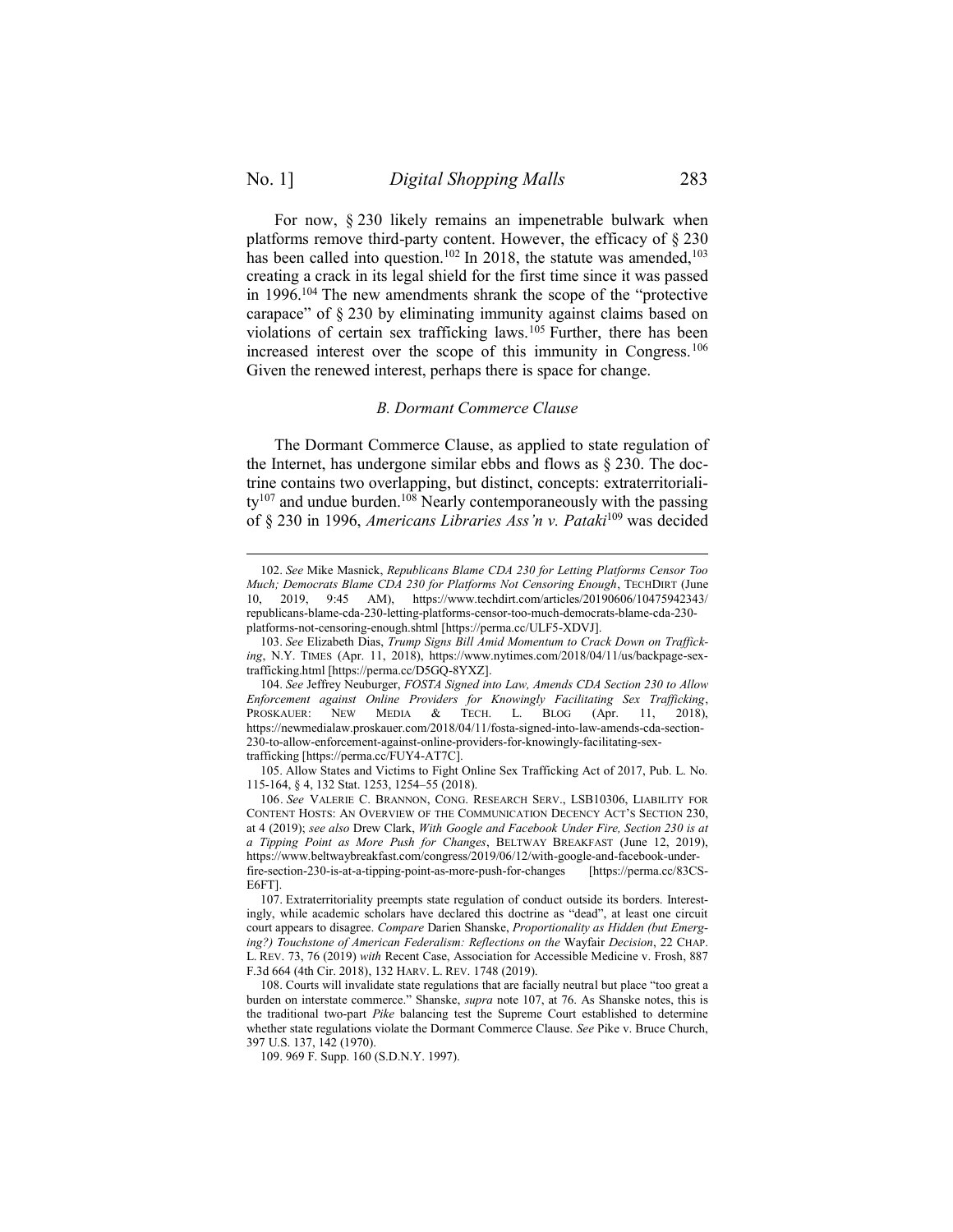<span id="page-15-0"></span>in 1997. This leading case on state Internet regulation for nearly a decade found that a New York state statute criminalizing pornographic communication with minors violated the Dormant Commerce Clause. <sup>110</sup> The court found that the statute violated the Dormant Commerce Clause for three reasons: extraterritoriality, undue burden on interstate commerce, and because the Internet was an economic "nature preserve" that "must be marked off" from state regulation "to protect users."<sup>111</sup> Commentators pointed out that this conception is a "nuclear bomb of a legal theory" because it would destroy any state regulation of the Internet.<sup>112</sup> But the view remained dominant into the early 2000s, because as one court put it, "attempting to localize Internet regulation is extremely problematic because the Internet 'by its nature has no local areas.""<sup>113</sup>

As Internet technology evolved, however, courts began to diverge from the *American Libraries* view, even in contexts outside of criminal statutes, to find that states were not powerless.<sup>114</sup> This culminated in *Wayfair v. South Dakota*, <sup>115</sup> where the Supreme Court overruled an earlier set of cases that had prohibited states from requiring businesses to collect use taxes if they had no physical presence in that state.<sup>116</sup> Interestingly, the Court chose to link the doctrinal analysis for the dormant Commerce Clause for state taxes to the traditional test for state regulation.<sup>117</sup> In doing so, the Court noted that the rapid change in Internet technology strained the physical presence rule. <sup>118</sup> Read broadly, *Wayfair* represents a nudge by the Court that bright-line rules cannot be applied to the Internet.<sup>119</sup> Given the Court's direction on

<sup>110.</sup> *See* Jack L. Goldsmith & Alan O. Sykes, *The Internet and the Dormant Commerce Clause*, 110 YALE L.J. 785, 786 (2001).

<sup>111.</sup> *See* Am. Libraries Ass'n v. Pataki, 969 F. Supp. 160, 169 (S.D.N.Y. 1997).

<sup>112.</sup> *See* Goldsmith & Sykes, *supra* not[e 110,](#page-15-0) at 787.

<sup>113.</sup> PSINet, Inc. v. Chapman, 362 F.3d 227, 234 (4th Cir. 2004). *But see* Goldsmith and Sykes, *supra* note [110](#page-15-0), at 787 (noting that this view "rests on an impoverished understanding of the architecture of the Internet").

<sup>114.</sup> *See* Nat'l Fed'n of the Blind v. Target Corp., 452 F. Supp. 2d 946, 960–62 (N.D. Cal. 2006) (finding that defendant's argument that it would have to either modify the national Target website, or create a separate California Target homepage to meet state disability requirements was insufficient to trigger the Dormant Commerce Clause). The case also collected the major cases that either followed *American Libraries* or distinguished it in the decade since. *See id.* at 958–59.

<sup>115.</sup> 138 S. Ct. 2080 (2018).

<sup>116.</sup> *See* Shanske, *supra* not[e 107,](#page-14-1) at 73–75.

<sup>117.</sup> *Id.* at 75–78 (noting that prior to *Wayfair*, the court analyzed state taxes under a distinct doctrinal framework and in *Wayfair* the court remanded down to the South Dakota Supreme Court to analyze under *Pike* whether this taxing scheme placed an undue burden on interstate commerce).

<sup>118.</sup> Wayfair v. South Dakota, 138 S. Ct. 2080, 2092 (2018) (citing Walter Hellerstein, *Deconstructing the Debate Over State Taxation of Electronic Commerce*, 13 HARV. J.L. & TECH. 549, 553 (2000)).

<sup>119.</sup> *Cf. id.* at 2086, 2097 (noting that "the Court should not maintain a rule that ignores these substantial virtual connections to the State" and that the "far-reaching systemic and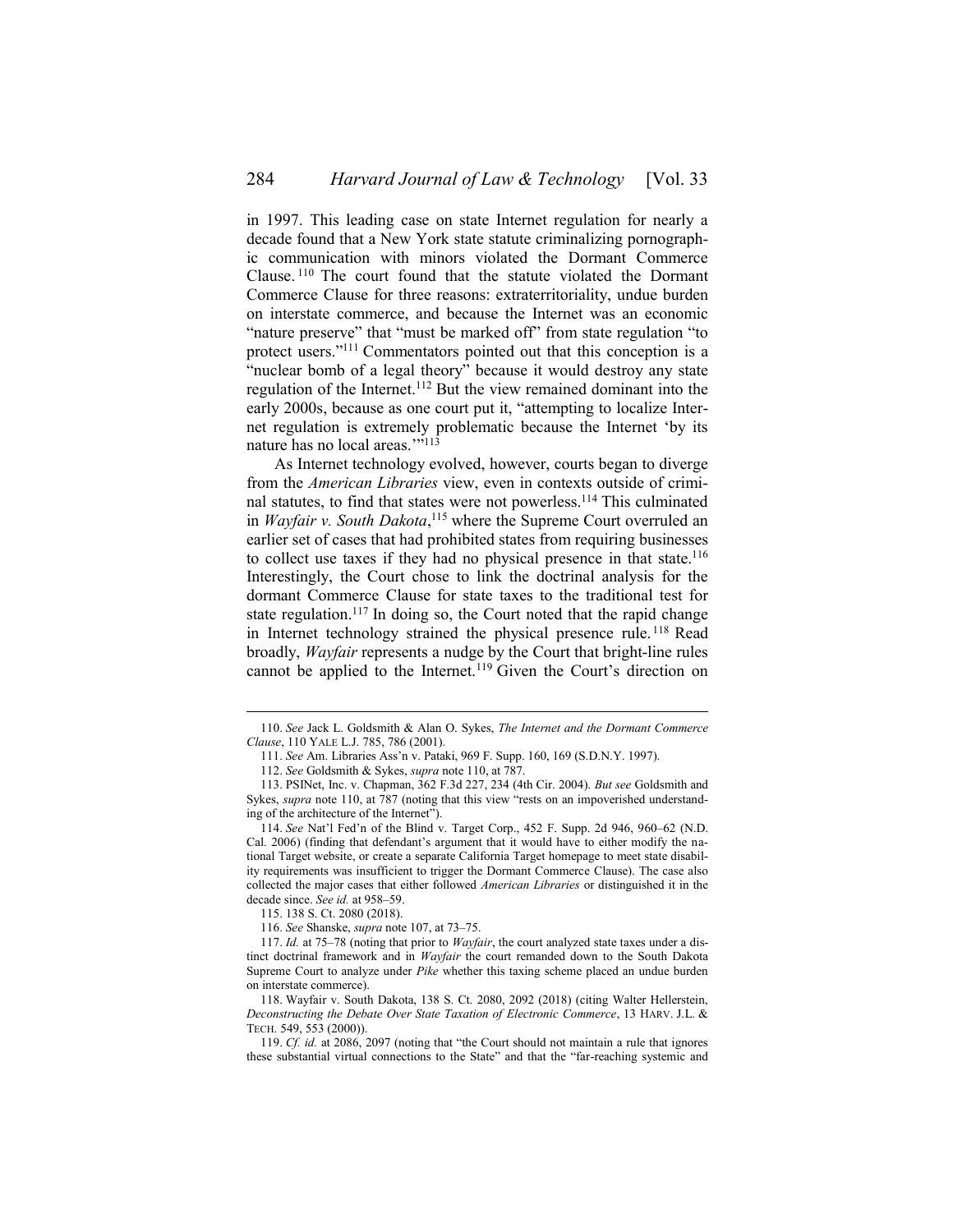remand to conduct a *Pike* analysis, <sup>120</sup> the factors the Court highlighted as relevant are also applicable for state regulations.

Now, consider a scenario where multiple states enact *Pruneyard*  constitutional amendments, enter into a multi-state compact to enact a uniform level of state free speech protection online, provide state software to enable online platforms to establish this level of protection, and provide a safe harbor for platforms that use this software.<sup>121</sup> The Court strongly hints that this type of scheme would not place an undue burden on interstate commerce.<sup>122</sup>

Of course, courts may distinguish *Wayfair* because it was a state tax case.<sup>123</sup> But district courts have already found that *individual* state regulation of online platforms likely does not violate the extraterritoriality principle or unduly burden interstate commerce.<sup>124</sup> Thus, a better reading of *Wayfair* is a soft approval by the Court that state Internet regulation in the "Cyber Age" should not be left behind.<sup>125</sup> This view is further strengthened by two members of the Court disliking the Dormant Commerce Clause doctrine generally, <sup>126</sup> and the

structural changes in the economy" and "many other societal dimensions" caused by the Cyber Age "counsel for repeal of the bright-line rule of physical presence").

<sup>120.</sup> *See* Shanske, *supra* not[e 107,](#page-14-1) at 73–75.

<sup>121.</sup> These are all factors, as the Court noted, that favored a finding that there was no undue burden on interstate commerce. *See Wayfair*, 138 S. Ct. at 2099–100.

<sup>122.</sup> *See* Shanske, *supra* not[e 107,](#page-14-1) at 76.

<sup>123.</sup> At least one court distinguished *Wayfair* in considering whether it changed the underlying minimum contacts test for personal jurisdiction. *See* Georgalis v. Facebook, Inc*.*, No. 1:18CV256, 2018 WL 6018017, at \*3–4 (N.D. Ohio Nov. 16, 2018). While the interconnection between the Due Process Clause and the Commerce Clause is beyond the scope of this Note, the initial decision in *Georgalis* seems anomalous. Plaintiff sued Facebook for deleting his comments, and rather than conduct a CDA § 230 analysis under a Rule 12(b)(6) motion, the court instead chose to dismiss on lack of personal jurisdiction under Rule 12(b)(2). *See* Georgalis v. Facebook, Inc*.* 324 F. Supp. 3d 955, 960–61 (N.D. Ohio 2018). It is possible that this ruling is an outlier, but the proposition that an Internet platform's actions against a specific user do not establish minimum contacts for specific jurisdiction would create an additional burden for plaintiffs seeking to adjudicate a *Pruneyard* claim in the non-home state of the social media platform.

<sup>124.</sup> *See* Nat'l Fed'n of the Blind v. Target Corp., 452 F.Supp.2d 946, 960–962 (N.D. Cal. 2006) (collecting other district court cases that have found no Dormant Commerce Clause violation).

<sup>125.</sup> *Cf. Wayfair*, 138 S. Ct. at 2097 (noting that the Internet has caused dramatic economic and societal changes and compounded the states' ability to collect revenue under the physical presence rule).

<sup>126.</sup> Justice Thomas, of course, is the biggest critic of the Dormant Commerce Clause. *See* American Trucking Ass'n, Inc. v. Michigan Pub. Serv. Comm'n, 545 U.S. 429, 439 (2005) (Thomas, J. dissenting) ("[T]he negative Commerce Clause has no basis in the text of the Constitution, makes little sense, and has proved virtually unworkable in application.") (internal citations and quotations omitted). Justice Gorsuch, following in Justice Scalia's footsteps, has also expressed skepticism. *See Wayfair*, 138 S. Ct. at 2100 (Gorsuch, J. concurring) ("My agreement with the Court's discussion of the history of our dormant commerce clause jurisprudence, however, should not be mistaken for agreement with all aspects of the doctrine."); *accord* Eric Citron, *Potential Nominee Profile: Neil Gorsuch*, SCOTUSBLOG (Jan. 13, 2017, 12:53 PM) https://www.scotusblog.com/2017/01/potentialnominee-profile-neil-gorsuch [https://perma.cc/4URN-D9LS].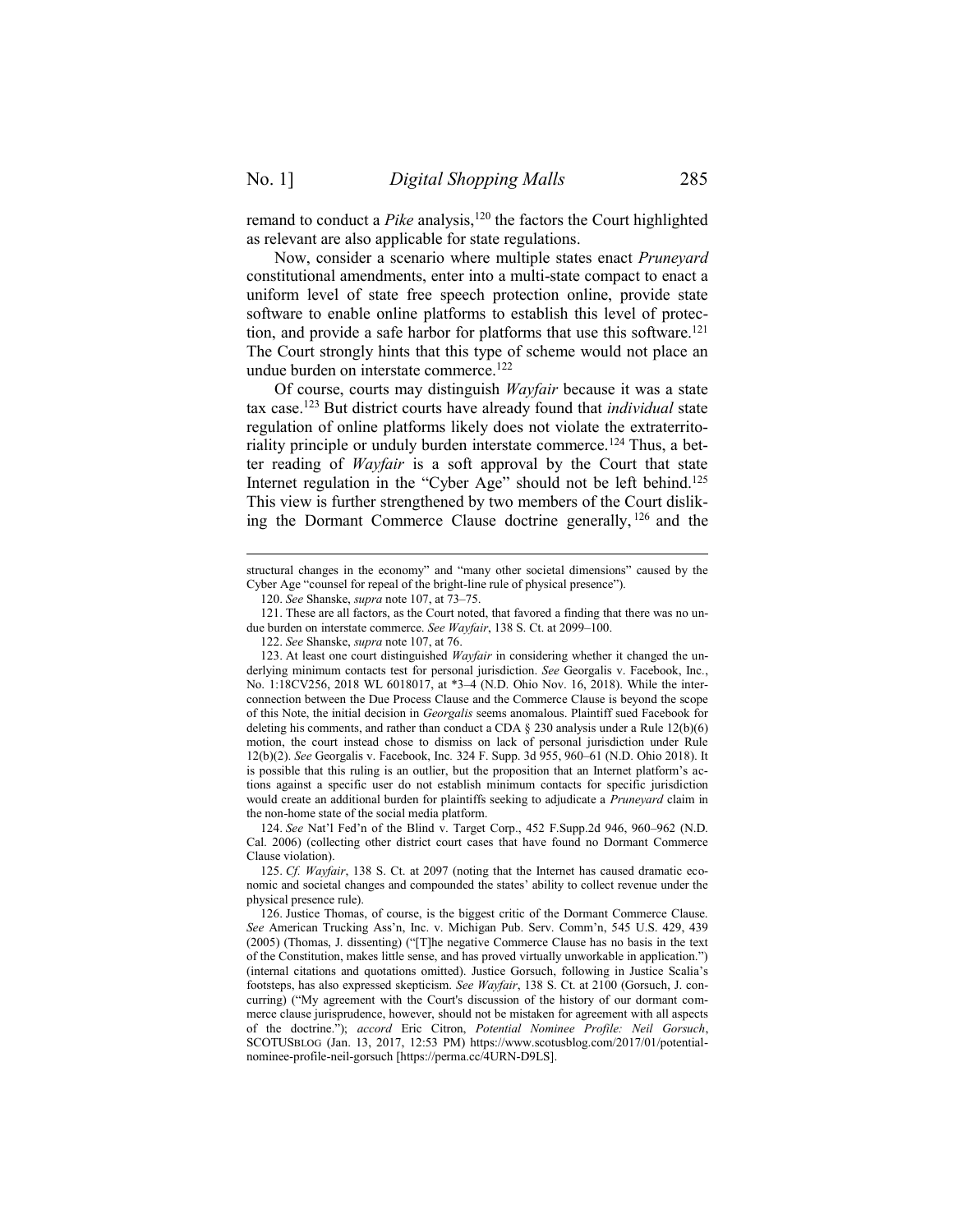Chief Justice at one point noting that the doctrine is "not a roving license for federal courts to decide what activities are appropriate for state and local government to undertake . . . ."<sup>127</sup>

## <span id="page-17-0"></span>*C. Federal Common Law — Is There a Dormant Speech Clause? 128*

Assuming the Dormant Commerce Clause is no longer a blanket shield against state Internet regulation, is there another federalism issue that justifies the (perhaps) correct intuition that states regulating speech online is incongruous with the architecture and nature of online speech?

<span id="page-17-1"></span>Federal common law post-*Erie Railroad v. Tompkins*<sup>129</sup> is rooted in the concept that certain issues, such as boundary disputes between two states, or allocation of water from an interstate stream, are "unique federal interests" and cannot be decided by state law.<sup>130</sup> The Court has previously found a unique federal interest even in the absence of a controlling federal statute or explicit constitutional direction.<sup>131</sup>

Today, a strong argument exists that the Internet has become our interstate stream. Flowing between all fifty states, online communication, like a stream, conveys a vital resource — information.<sup>132</sup> Two divergent state laws regulating identical online content would be preempted by a dormant speech clause, applied because speech on the

129. 304 U.S. 64 (1938).

 $\overline{a}$ 

131. *See* Banco National de Cuba v. Sabbatino, 376 U.S. 398, 426–28 (1964). In *Sabbatino* the Court relied on background constitutional principles and the separation of powers between the judiciary and the executive to find that the doctrine in question had "constitutional underpinnings" and that courts could not apply state contract law. *Id.* at 423, 427, 429.

132. This of course is a bold claim, but consider the similarities in the DHS's description of the water and cyberspace. *Compare Water and Wastewater Systems Sector*, DEP'T OF HOMELAND SECURITY, https://www.dhs.gov/cisa/water-and-wastewater-systems-sector [https://perma.cc/C8GV-RRCT] ("[E]nsuring the supply of drinking water and wastewater treatment and service is essential to modern life and the Nation's economy") with *Critical infrastructure and the Internet of Things*, FED. L. ENF'T TRAINING CTR., https://www.fletc.gov/critical-infrastructure-and-internet-things [https://perma.cc/U2BH-ML75] ("The Internet underlies nearly every facet of our daily lives and is the foundation for much of the critical infrastructure that keeps our Nation running.").

<sup>127.</sup> United Haulers Ass'n, Inc. v. Oneida-Herkimer Solid Waste Mgmt. Auth., 550 U.S. 330, 343 (2007).

<sup>128.</sup> Full credit for this name goes to Kendra Albert, Clinical Instructional Fellow at the Cyberlaw Clinic and Lecturer on Law at Harvard Law School.

<sup>130.</sup> For example, in a case decided on the same day as *Erie*, the Court held that the question of how to apportion water from an "interstate stream . . . between the two States is a question of 'federal common law' upon which neither the statutes nor the decisions of either State can be conclusive." *See* Hinderlider v. La Plata River & Cherry Creek Ditch Co., 304 U.S. 92, 110 (1938) (importantly, this was a case with two private litigants and neither state was a party to the suit). But, as scholars have pointed out, the Supreme Court has struggled in articulating a coherent theory of federal common law. *See* Jay Tidmarsh & Brian J. Murray, *A Theory of Federal Common Law*, 100 NW. U. L. REV. 585, 589 (2006).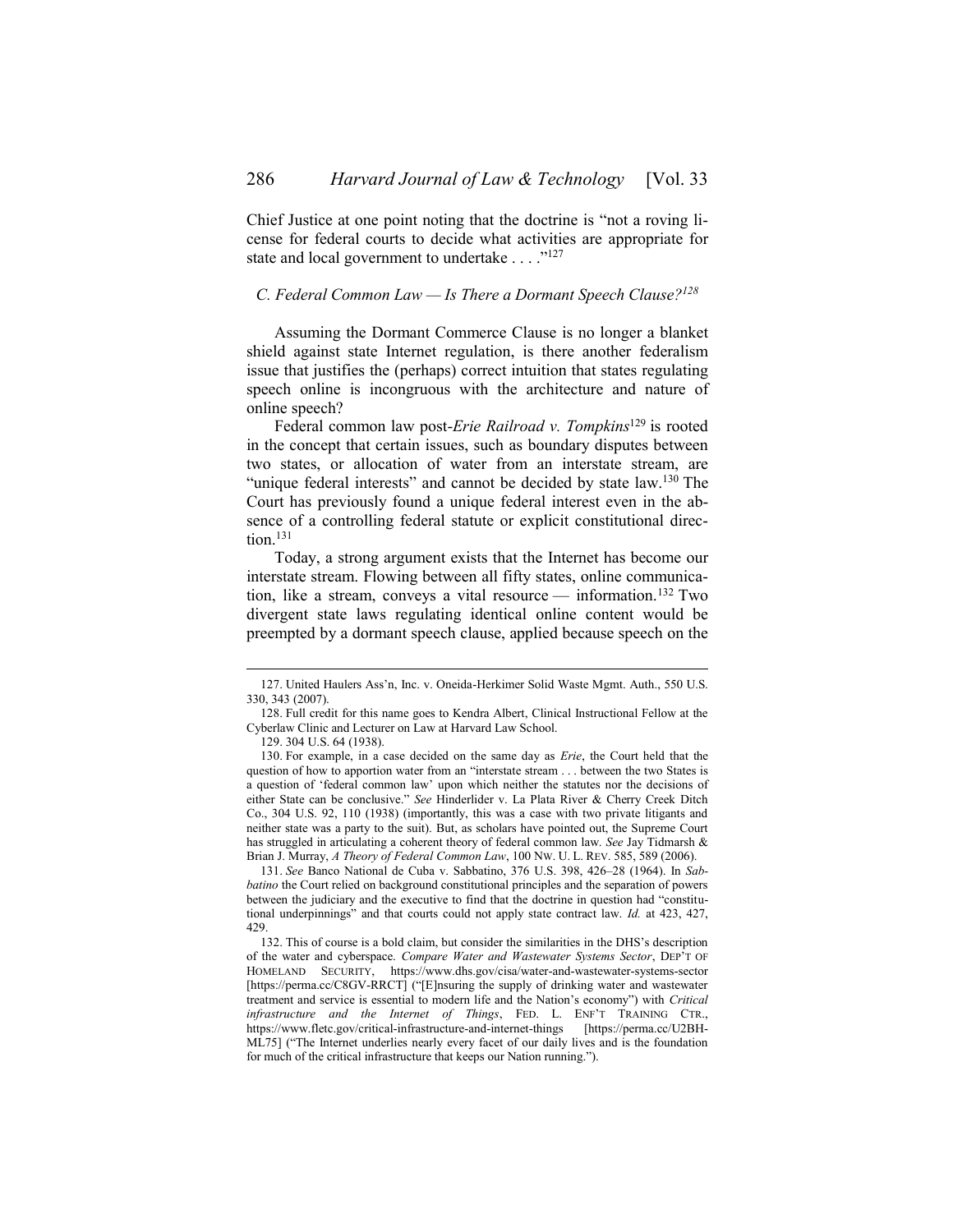Internet is a uniquely federal interest.<sup>133</sup> This proposition also rests partially on the intuition in *American Libraries*' assertion that the Internet is a "national preserve," but one of content rather than of economy.<sup>134</sup> Thus, while states may freely provide different standards of free speech protections in the physical world, the scope of Internet speech rights should be subject to federal law because of the increasing necessity of the Internet as a fundamental tool of discourse that allows all of us to be "digital citizens." <sup>135</sup> This view would remain consonant with the Court's decision in *Pruneyard* that the limit to the states' ability to extend greater protections of rights is federal law or the Constitution.

Whether this novel position is convincing likely depends on the reader's intuitions about the continuing vitality of the idea of states as the "laboratories of democracy" in an increasingly interconnected world.<sup>136</sup> Given the lack of uniformity at the national level on the proper balance between free speech and content moderation, states can experiment with different levels of speech protections with more transparency than social media platforms currently employ. <sup>137</sup> Further, states would likely challenge the premise that speech rights flowing from different state constitutions (and therefore providing different levels of regulation or protection) would conflict because they apply to identical content. Given the sophistication of geolocation<sup>138</sup> and the widespread use of filter technology today,<sup>139</sup> the application of differ-

<sup>133.</sup> *Cf. Hinderlider*, 304 U.S. at 110. In comparison to the use taxes likely authorized by *Wayfair*, which do not impose multiple state taxes on one individual item, *Pruneyard* speech claims may result in multiple standards on the same online content.

<sup>134.</sup> *See* American Libraries Ass'n v. Pataki, 969 F. Supp. 160, 169 (S.D.N.Y. 1997). To the extent the Court is willing to find that in some limited domestic areas there is a need for the Nation to speak with one voice, like in foreign affairs, the Internet seems the prime example of the need for a national space of uniform discourse. *Cf. Sabbatino*, 376 U.S. at 426–28 (1964) (finding such a need in foreign affairs).

<sup>135.</sup> For a discussion of "digital citizenship" and the role of the Internet in civic and democratic participation, see generally KAREN MOSSBERGER, CAROLINE J. TOLBERT, AND RAMONA S. MCNEAL, DIGITAL CITIZENSHIP: THE INTERNET, SOCIETY AND PARTICIPATION (2008).

<sup>136.</sup> This view was popularized by Justice Brandeis in *New State Ice Co. v. Liebmann*. 285 U.S. 262, 311 (1932).

<sup>137.</sup> *See* Evelyn Douek & Kate Klonick, *Facebook Releases an Update on Its Oversight Board: Many Questions, Few Answers*, LAWFARE (June 27, 2019, 3:41 PM), https://www.lawfareblog.com/facebook-releases-update-its-oversight-board-many-

questions-few-answers [https://perma.cc/N5JQ-JKE9]; Evelyn Douek, *YouTube's Bad Week and the Limitations of Laboratories of Online Governance*, LAWFARE (June 11, 2019, 12:05 PM), https://www.lawfareblog.com/youtubes-bad-week-and-limitations-laboratories-onlinegovernance [https://perma.cc/549L-3W97].

<sup>138.</sup> *See generally* Kevin F. King, *Personal Jurisdiction, Internet Commerce and Privacy: The Pervasive Legal Consequences of Modern Geolocation Technologies*, 21 ALB. L.J. SCI. & TECH. 61 (2011) (discussing the existing technology that allows for online platforms to accurately track and customize content and restrict access based on geolocation).

<sup>139.</sup> Online content filters were present from the very beginning of the Internet in the form of kill files. A message board could set up filters based on keywords to prevent en-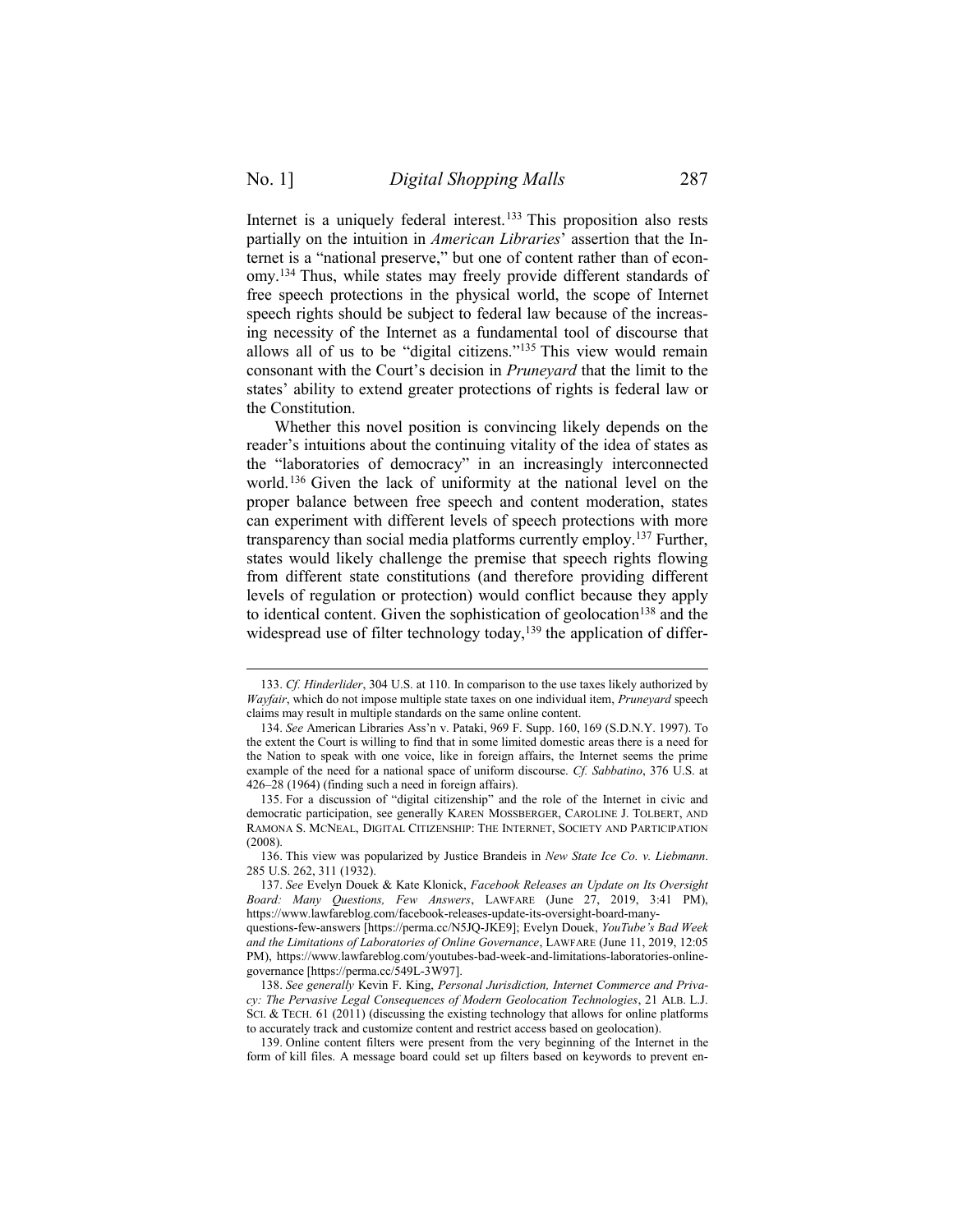ent layers of speech protections would prevent any conflict; content filters would prevent two citizens of different states from seeing the same piece of content unless their respective free speech protections were consonant.<sup>140</sup> The resolution of this tension may lie in a judicial tool not explicitly relied on by the Supreme Court — proportionality. If the Court views state speech rights as "congruous and proportional" to remedying injuries from existing online content moderation policies, it may reject the concept of a dormant speech clause — forcing Congress to speak on the issue directly. 141

Ultimately, while there are good policy and economic rationales for the dormant free speech clause, it is unlikely to be viable today because the current makeup of the Supreme Court favors strong state sovereignty<sup>142</sup> and the historical move away from finding new areas of federal common law. 143

# <span id="page-19-0"></span>IV. REVISITING *PRUNEYARD* TODAY: CORPORATE FIRST AMENDMENT RIGHTS AND REASONABLE RESTRICTIONS

So where does this leave courts today? § 230 remains a stalwart shield. But what happens in a world where Congress amends § 230 and a court does not find any federalism arguments persuasive?

Social media platforms would likely still have a First Amendment defense, reflecting the drastic evolution of First Amendment doctrine since Pruneyard was originally decided.<sup>144</sup> In fact, at least one First Amendment scholar has opined that *Pruneyard* may no longer be good law.<sup>145</sup> In addition, even if its First Amendment challenge fails,

 $\overline{a}$ 

141. This position assumes of course that § 230 was modified in a manner that would allow *Pruneyard-*claims to be brought. *See* Shanske, *supra* not[e 107,](#page-14-1) at 82 (discussing proportionality principles as applied to vertical federalism).

143. *See* Paul Lund, *The Decline of Federal Common Law*, 76 B.U. L. REV. 895, 1014– 16 (1996). *But see* Tidmarsh & Murray, *supra* not[e 130,](#page-17-1) at 586.

144. *See* Citizens United v. Fed. Election Comm'n, 558 U.S. 310 (2010) (extending First Amendment political speech rights to corporations).

countering any post with those words. *See* Kill File, WIKIPEDIA, https://en.wikipedia.org/wiki/Kill\_file [https://perma.cc/3CRP-EMDE]. Similarly, Twitter today allows the same type of content filtering based on specific words. *See How to Use Advanced Muting Options*, TWITTER*,* https://help.twitter.com/en/using-twitter/advancedtwitter-mute-options [https://perma.cc/EX5Z-DMY2].

<sup>140.</sup> This is further illustrated by the practices of some online platforms to filter certain content by a country's origin, to account for the differences in speech levels across nations. *See, e.g.*, Klonick, *supra* note [16,](#page-2-2) at 1650–51.

<sup>142.</sup> *See, e.g.*, Murphy v. Nat'l Collegiate Athletic Ass'n, 138 S. Ct. 1461, 1461 (2018) (striking down federal law prohibiting states from authorizing sports betting). Even in *Wayfair*, the dissent did not disagree with the states' ability to tax online platforms, rather the Chief Justice based his argument on a "heightened form of *stare decisis*" and that this type of radical change of Internet commerce should be left to Congress. *See* Wayfair v. South Dakota, 138 S. Ct. 2080, 2102 (2018) (Roberts C.J., dissenting).

<sup>145</sup> . *See* Noah Feldman, *Twitter Trolls, Mallrats and the Future of Free Speech*, BLOOMBERG (Feb. 26, 2018 6:00 AM), https://www.bloomberg.com/opinion/articles/2018-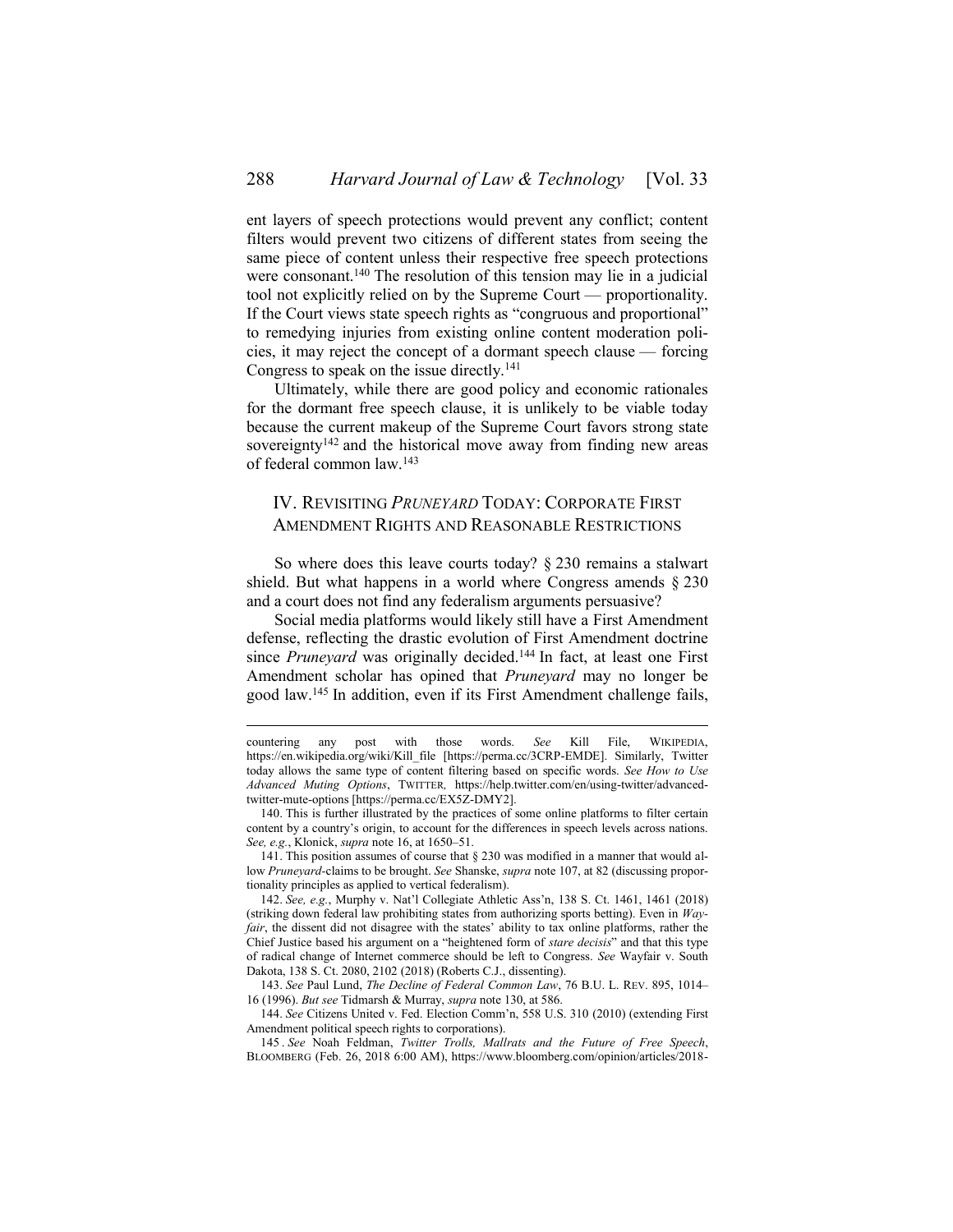the platform can still impose reasonable time, place, manner restrictions.<sup>146</sup>

Today, corporations lean heavily on the doctrine of compelled speech to repel unwanted government regulations.<sup>147</sup> Twitter, Facebook, and other social media platforms utilize free speech claims as a backstop to the initial  $\S 230$  claim.<sup>148</sup> Courts in these instances have generally applied a bright-line rule that a social media platform, like a newspaper, has a "First Amendment right to decide what to publish and what not to publish on its platform." <sup>149</sup> This has strong logical appeal but relies on an outdated, unitary concept of platforms.

Social media platforms are no longer static webpages akin to newspapers. Today, they are vibrant ecosystems where conversations, meetings, town halls, and rallies occur in real time.<sup>150</sup> Yet courts continue to fit platforms solely into the publisher category, even though there are other, more nuanced alternative categories available, such as law schools.<sup>151</sup> As platforms continue to evolve, the publisher analogy must break. Scholars have proposed alternative frameworks for how to view online platforms, drawing from existing legal frameworks. Kate Klonick, for example, has noted that platforms could fall into one of three possible categories: company towns, <sup>152</sup> common carriers or broadcasters, and newspaper editors.<sup>153</sup> The appropriate level of First Amendment protection for the platform would depend on the

148. *See* La'Tiejira v. Facebook, 272 F. Supp. 3d 981 (S.D. Tex. 2017); Johnson v. Twitter, No. CEC-G00078 (Cal. Sup. Ct. Mar. 8, 2018).

149. *La'Tiejira*, 272 F. Supp. 3d. at 991 (citing Miami Herald Publ'g Co. v. Tornillo, 418 U.S. 241, 258 (1974)).

150. *See* Tanguy Catlin et al., *Insurance beyond the digital: The rise of ecosystems and platforms*, MCKINSEY & CO. (Jan. 2018), https://www.mckinsey.com/industries/financialservices/our-insights/insurance-beyond-digital-the-rise-of-ecosystems-and-platforms

[https://perma.cc/A8VU-KQ92] (discussing the role of tech platforms and the transition to eco-systems).

152. In *Marsh v. Alabama*, the Supreme Court created an exception to the state action doctrine for privately owned company towns. 326 U.S. 501, 502 (1946). Whether online social media platforms are sufficiently analogous to digital company towns is an open issue in legal academia. *See* Klonick, *supra* not[e 16,](#page-2-2) at 1658–59. Courts so far have rejected this view. *See* Michael Patty, *Social Media and Censorship: Rethinking State Action Once Again*, 40 MITCHELL HAMLINE L.J. PUB. POL'Y & PRAC. 99, 118 (2019).

153. *See* Klonick, *supra* not[e 16,](#page-2-2) at 1658.

<sup>02-26/</sup>white-nationalist-s-lawsuit-is-wrong-twitter-can-ban-racists [https://perma.cc/Q9S7- EH5R].

<sup>146.</sup> This is consistent with both the California Supreme Court decision and the Supreme Court decision. *See* Robins v. Pruneyard Shopping Ctr., 592 P.2d 341, 347 (Cal. 1979); Pruneyard Shopping Ctr. v. Robins, 447 U.S. 74, 84 (1980).

<sup>147.</sup> *See, e.g.*, Nat'l Inst. of Family and Life Advocates v. Becerra, 138 S. Ct. 2361, 2361 (2018); Hurley v. Irish-American Gay, Lesbian, and Bisexual Grp. of Boston, 515 U.S. 557, 557 (1995).

<sup>151.</sup> *See* Rumsfeld v. Forum for Acad. and Inst. Rights, 547 U.S. 47, 64 (2006) (the Chief Justice found that "[a] law school's recruiting services lack the expressive quality of a parade, a newsletter, or the editorial page of a newspaper; its accommodation of a military recruiter's message is not compelled speech because the accommodation does not sufficiently interfere with any message of the school.").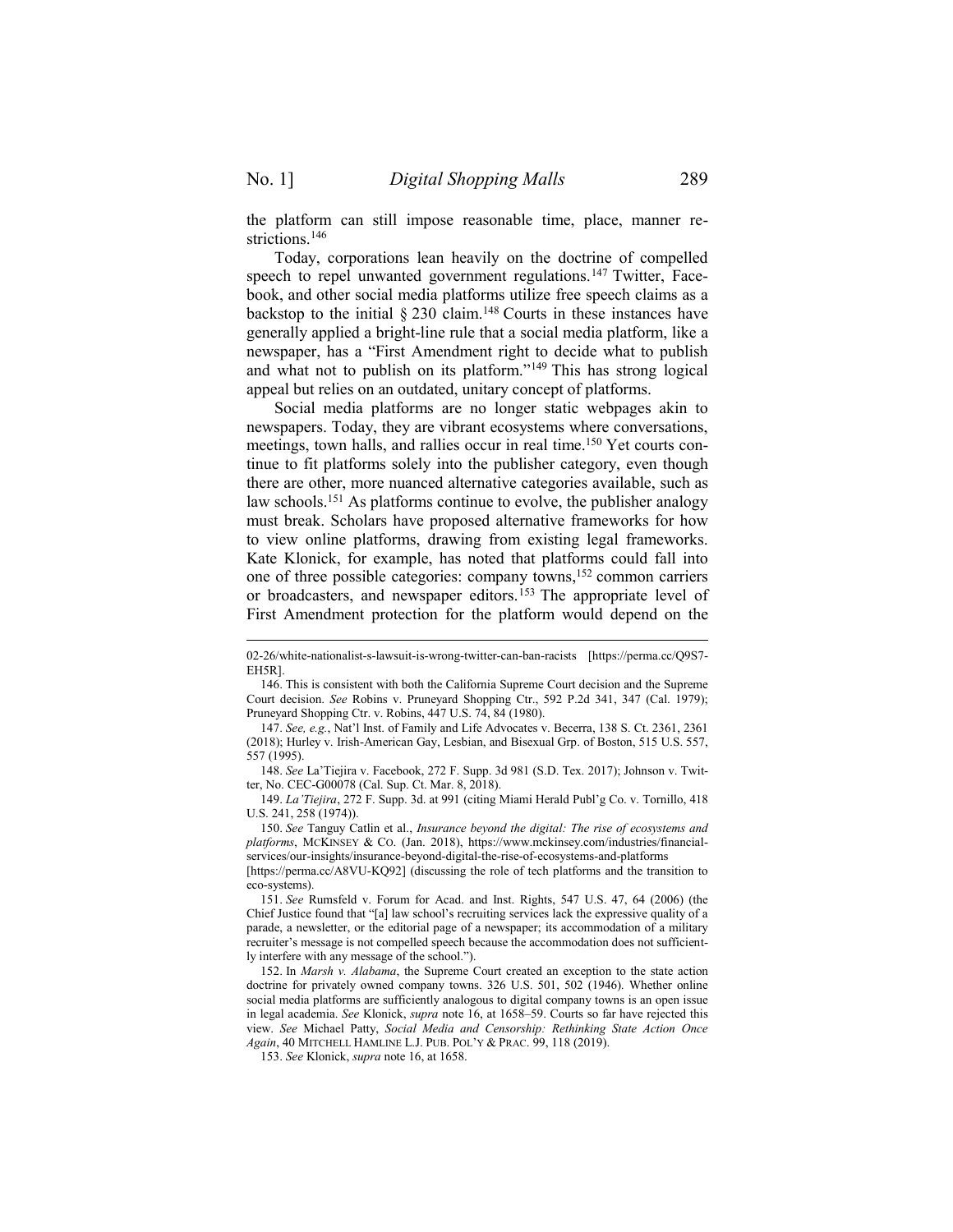category. Heather Whitney has also proposed alternative analogies courts could use when determining the right level of First Amendment protections for online platforms.<sup>154</sup> In addition to the company town category, Whitney also proposes a shopping mall or law school category and a fiduciary or public trustee model.<sup>155</sup>

Because so far the majority of cases have been decided on § 230 grounds, First Amendment doctrine as applied to social media platforms has not had a chance to evolve in the courts.<sup>156</sup> Scholars have developed and proposed the necessary analytical frameworks beyond categorizing them as simply publishers, and the burden is now on the courts to develop the case law. Within these frameworks, courts should consider whether the platform is *acting* like a publisher (or a newspaper editor) or, for example, a grocery store in a *specific* instance.<sup>157</sup>

Connecting the animating principles behind the recent majority opinions in *Wayfair* and *Packingham v. North Carolina*, <sup>158</sup> a strong case can be made for the Court's rejection of bright-line rules as applied to the Internet.<sup>159</sup> In both instances, the Court recognized that the rapid change in technology had created a massive change in our society, such that bright-line rules must give way to a measured balancing of interests.<sup>160</sup>

Lastly, assuming that courts adopt a framework proposed by Klonick, Whitney, or another legal scholar and find that a social media platform is acting not as a publisher but as a law school in a particular instance, the platform would still be able to impose reasonable time, place, manner restrictions against *Pruneyard*-speech rights.<sup>161</sup> In this instance, courts will have to determine how to import existing

<sup>154.</sup> *See* Heather Whitney, *Search Engines, Social Media, and the Editorial Analogy*, KNIGHT FIRST AMEND. INST. 1 (2018) https://knightcolumbia.org/sites/default/files/content/ Heather\_Whitney\_Search\_Engines\_Editorial\_Analogy.pdf [https://perma.cc/PJT2-VGXL].

<sup>155.</sup> *See id.*

<sup>156.</sup> *See* Brannon, *supra* not[e 101,](#page-13-1) at 21–38.

<sup>157.</sup> *Id.* at 7–23.

<sup>158.</sup> 137 S. Ct. 1730 (2017).

<sup>159.</sup> *But see* Manhattan Cmty. Access Corp. v. Halleck, 139 S. Ct. 1921, 1930 (2019).

<sup>160.</sup> For example, in *Packingham*, the majority notes in dicta that because this is the first time "this Court has taken to address the relationship between the First Amendment and the modern internet . . . [it] must exercise *extreme caution* before suggesting that the First Amendment provides scant protection for access to vast networks in that medium." Packingham v. North Carolina, 137 S. Ct. 1730, 1736 (2017) (emphasis added). Of course, both *Wayfair* and *Packingham* are Justice Kennedy opinions, who is no longer on the court. But the suggestion to the lower courts to be cautious in applying bright-line rules to the Internet remains.

<sup>161.</sup> At least one author has suggested that a content filter may qualify as reasonable time, place, manner restrictions. *See* Eric Emanuelson, Jr., *Fake Left, Fake Right: Promoting an Informed Public in the Era of Alternative Facts*, 70 ADMIN. L. REV. 209, 226–29 (2017).